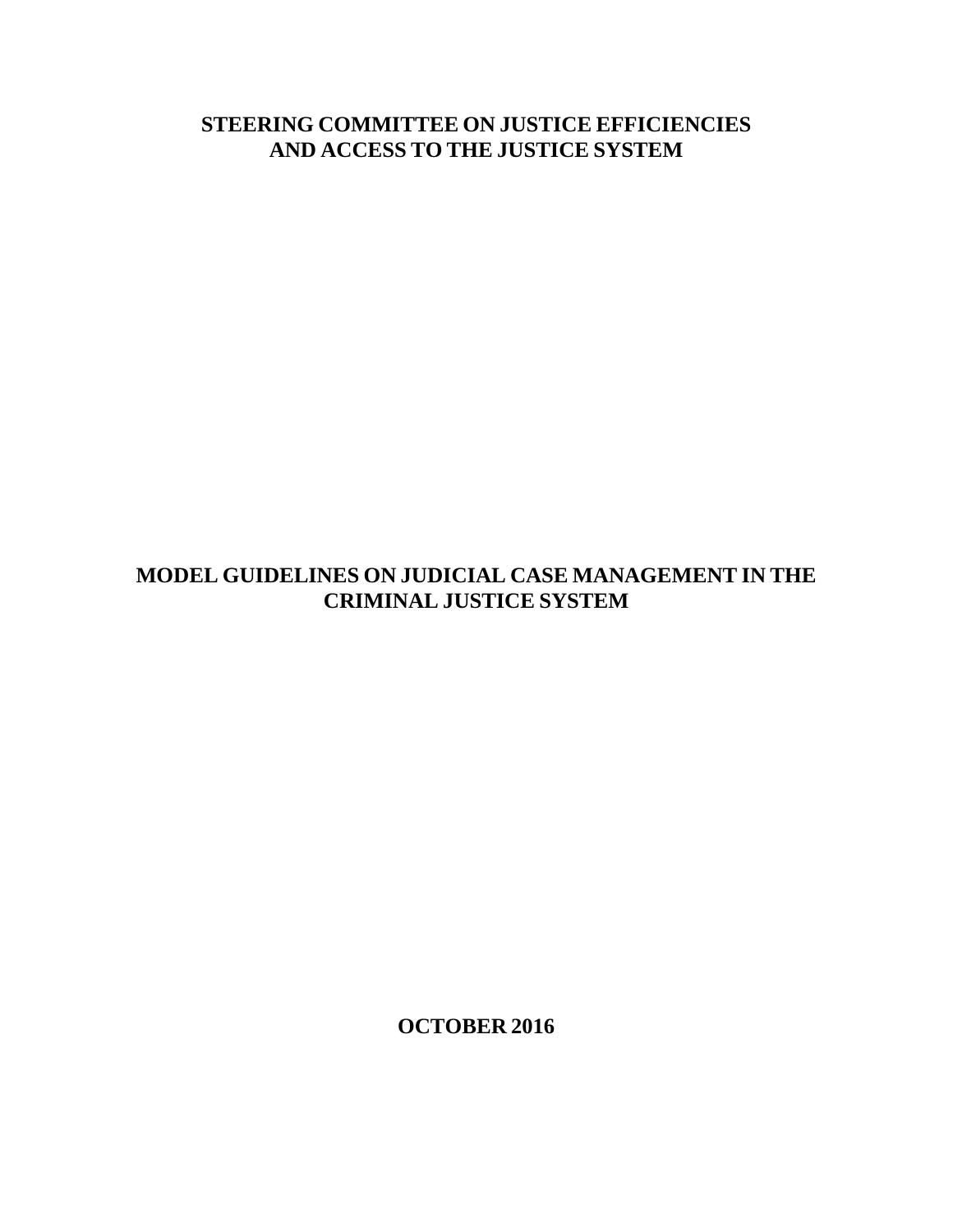# **TABLE OF CONTENTS**

| APPENDIX 3 - EXPLAIN THE PROCESS: What a case conference is: role of a judge  14 |
|----------------------------------------------------------------------------------|
| APPENDIX 4 - RULES OF COURT – PRE-TRIAL HEARINGS AND CONFERENCES  18             |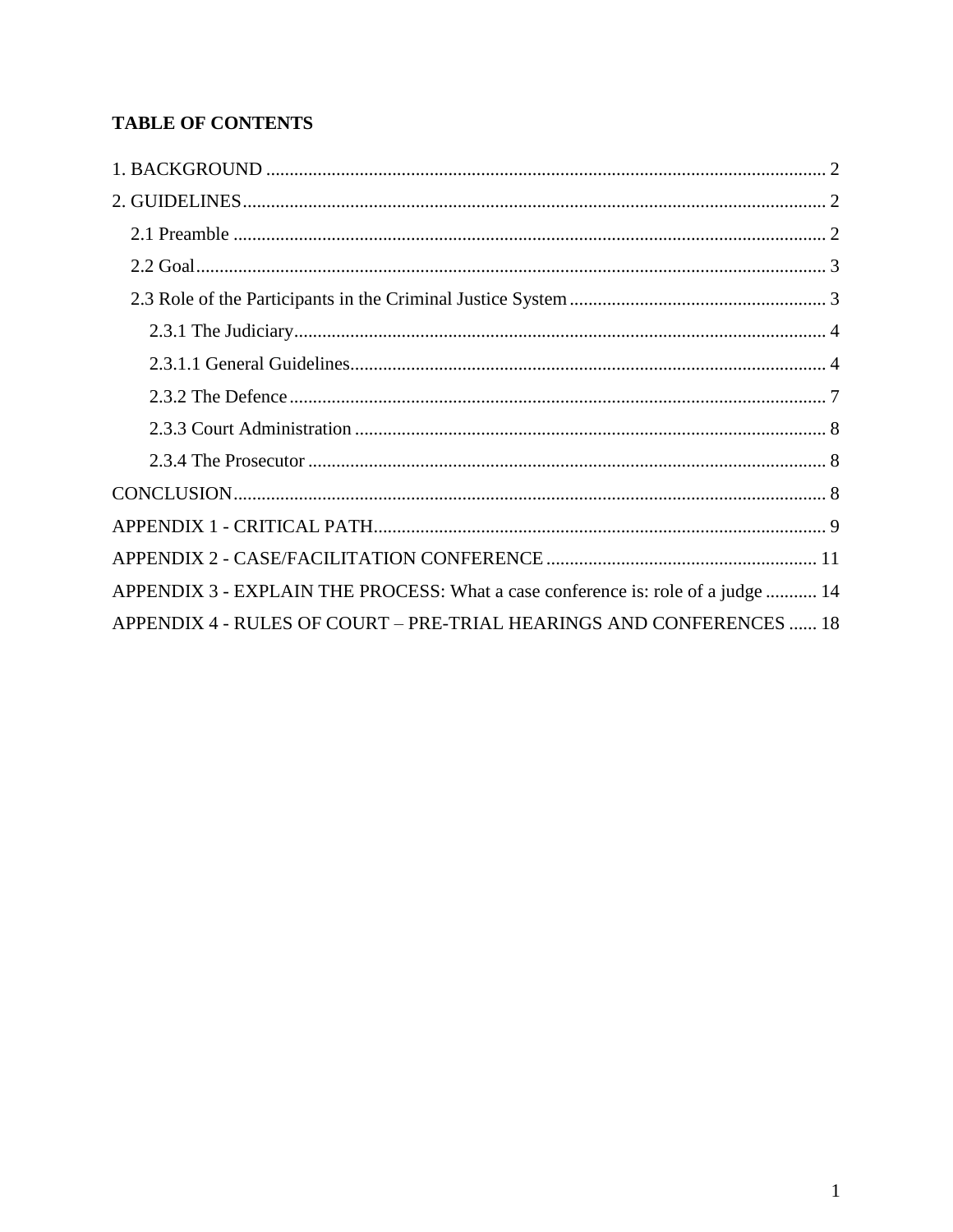# <span id="page-2-0"></span>**1. BACKGROUND**

In the context of discussions on improving the efficiency and fairness of the criminal justice system, the Steering Committee on Justice Efficiencies and Access to the Justice System struck a sub-committee to consider means by which judicial case management could be further implemented to achieve efficient but fair resolution of cases. The Steering Committee acknowledged that while there has been, in the last decade, a growing recognition of the importance of case management in civil cases, this culture change has yet to be widely accepted in the criminal context. Furthermore, although the Steering Committee had previously examined various aspects of case management<sup>1</sup>, these model guidelines are geared toward further informing the judiciary and other participants of the various tools available to assist them in better managing criminal cases.

## <span id="page-2-1"></span>**2. GUIDELINES**

#### <span id="page-2-2"></span>**2.1 Preamble**

 $\overline{a}$ 

**WHEREAS** the fundamental purpose of our criminal justice system is to determine whether an accused presumed innocent is guilty of a criminal offence through a fair and efficient process, thereby contributing to the protection of the public, the preservation of public confidence in the administration of justice and respect for the rule of law,

**WHEREAS** all participants in criminal justice have an obligation to maintain the system's integrity as well as the public's confidence in the legal system by, among other things, assisting the court and ensuring that every step of the process contributes to a just and timely resolution of cases in a manner that is in the best interest of justice including the optimal use of resources,

**WHEREAS** judges are primarily mandated to ensure the proper functioning of the judicial system,

**WHEREAS** all participants recognize that the purpose of case management is to ensure that cases proceed efficiently and fairly and that a culture change is required to allow for the further implementation of case management practices,

**WHEREAS** all participants have a role to play in case management and all benefit from early judicial management of criminal cases, including the identification and adjudication of the principal factual and legal issues in dispute, working with counsel to manage the conduct of proceedings, streamlining processes, facilitating resolution discussions and achieving the earliest and most effective resolution,

<sup>&</sup>lt;sup>1</sup> See Report on Guiding Principles for Effective Case Management (2005); Report on Mega-trials (2005) and Report on Early Case Consideration (2006).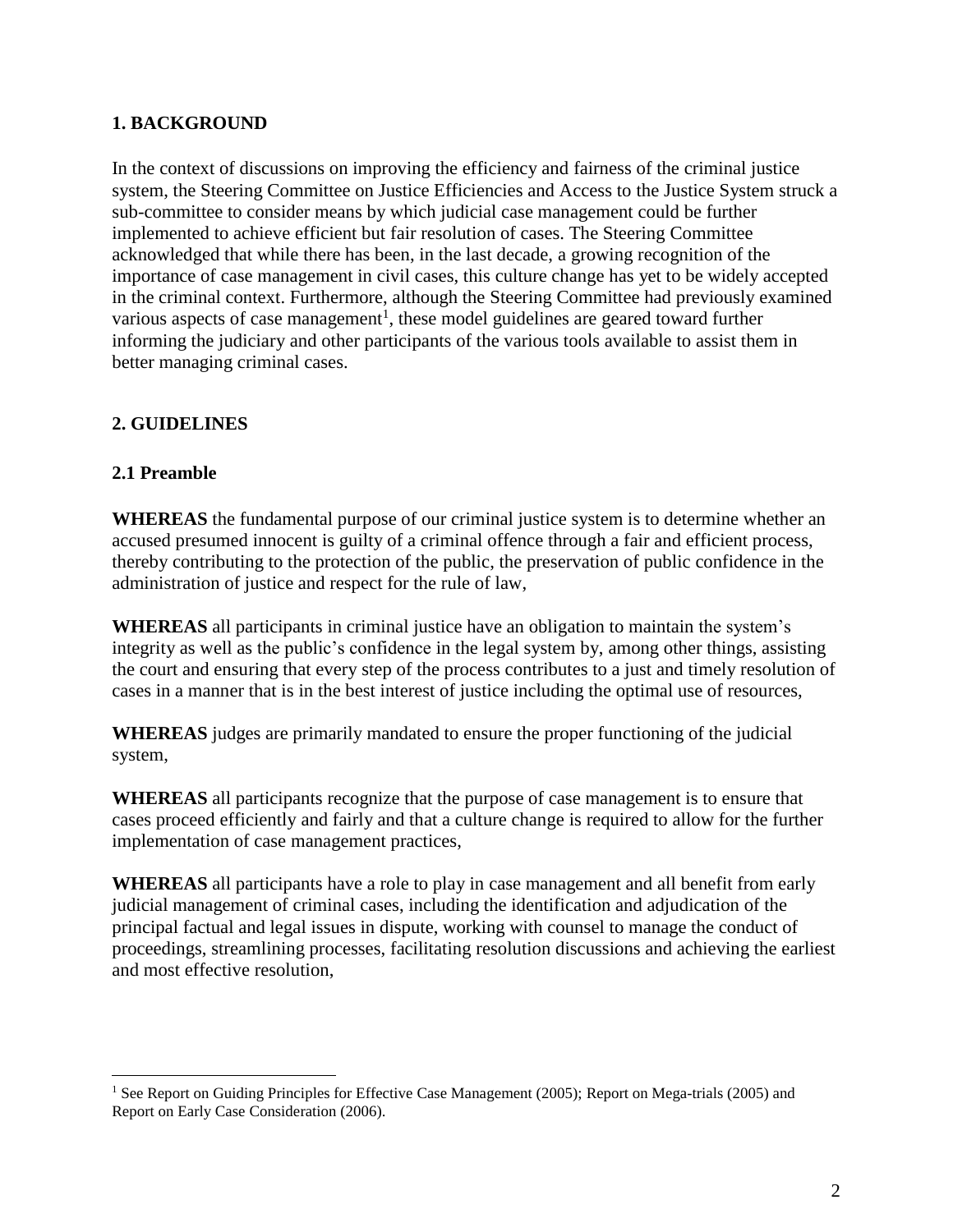Therefore, the judiciary, together with all participants of the criminal justice system, commit themselves to this purpose and acknowledge these model guidelines as one of the tools in fulfilling their respective responsibilities to achieve this purpose.

# <span id="page-3-0"></span>**2.2 Goal**

 $\overline{a}$ 

The overarching goal of these guidelines is to ensure a fair, efficient and accessible criminal justice system. These model guidelines aim to highlight the duties and obligations of participants in the criminal justice system, urging them to be more responsible for and accountable in their respective roles. These guidelines seek to provide a framework for the judiciary's role in furthering these objectives by implementing meaningful and focused case management from the beginning of cases through to their resolution. No single set of case management rules or practices are appropriate in all situations or jurisdictions. To be optimally useful, judicial case management must be sufficiently flexible and adaptable to cater to local practices while being predictable for the parties. Judges must convince the parties of the notion of "joint ownership" of the case. They must remind counsel of their obligations as officers of the court and to the administration of justice, and by extension to ensure that court time and resources are used judiciously.

Attached to these guidelines as Annex 1, is a checklist to assist the judiciary in their preparation for pre-trial processes such as the focus hearing before a preliminary inquiry<sup>2</sup>, the pre-hearing conference<sup>3</sup>, where a case management judge is appointed<sup>4</sup>, and Quebec's new case facilitation conference which is an informal flexible event that provides an ideal opportunity to discuss the case in the presence of the judge who facilitates the search for a resolution acceptable to the parties. The checklist will serve as a quick reference guide identifying what judges can expect from counsel at these respective events. Annex 2 is a table of the rules of court, practice directives and protocols also pertaining to these processes.

The issue of the efficient and fair management of criminal matters involves a variety of stakeholders of the justice system; these guidelines may be of interest to a broader audience than the judiciary including, counsel, court administrators, legal aid counsel, and the police community.

# <span id="page-3-1"></span>**2.3 Role of the participants in the criminal justice system**

The responsibility of ensuring that criminal proceedings are conducted fairly while making optimal use of resources rests with all its participants including the crown, the defence, court staff as well as the judiciary. Professionalism, integrity and respect are necessary to foster effective working relationships and a community of cooperation which together go far in achieving the common goal of seeing that justice is achieved.<sup>5</sup>

<sup>2</sup> *Criminal Code*, section 536.4; hotlink to Annex of rules of court.

<sup>&</sup>lt;sup>3</sup> *Criminal Code*, section 625.1; hotlink to Annex of rules of court.

<sup>4</sup> *Criminal Code*, Part XVIII.1; hotlink to Annex of rules of court.

<sup>5</sup> See for example: *[Injecting a Sense of Urgency; A New Approach to Delivering Justice in Serious and Violent](https://justice.alberta.ca/programs_services/criminal_pros/Publications%20Library%20%20Criminal%20Prosecutions/InjectingSenseUrgency.aspx/DispForm.aspx?ID=12)  [Criminal Cases](https://justice.alberta.ca/programs_services/criminal_pros/Publications%20Library%20%20Criminal%20Prosecutions/InjectingSenseUrgency.aspx/DispForm.aspx?ID=12)*.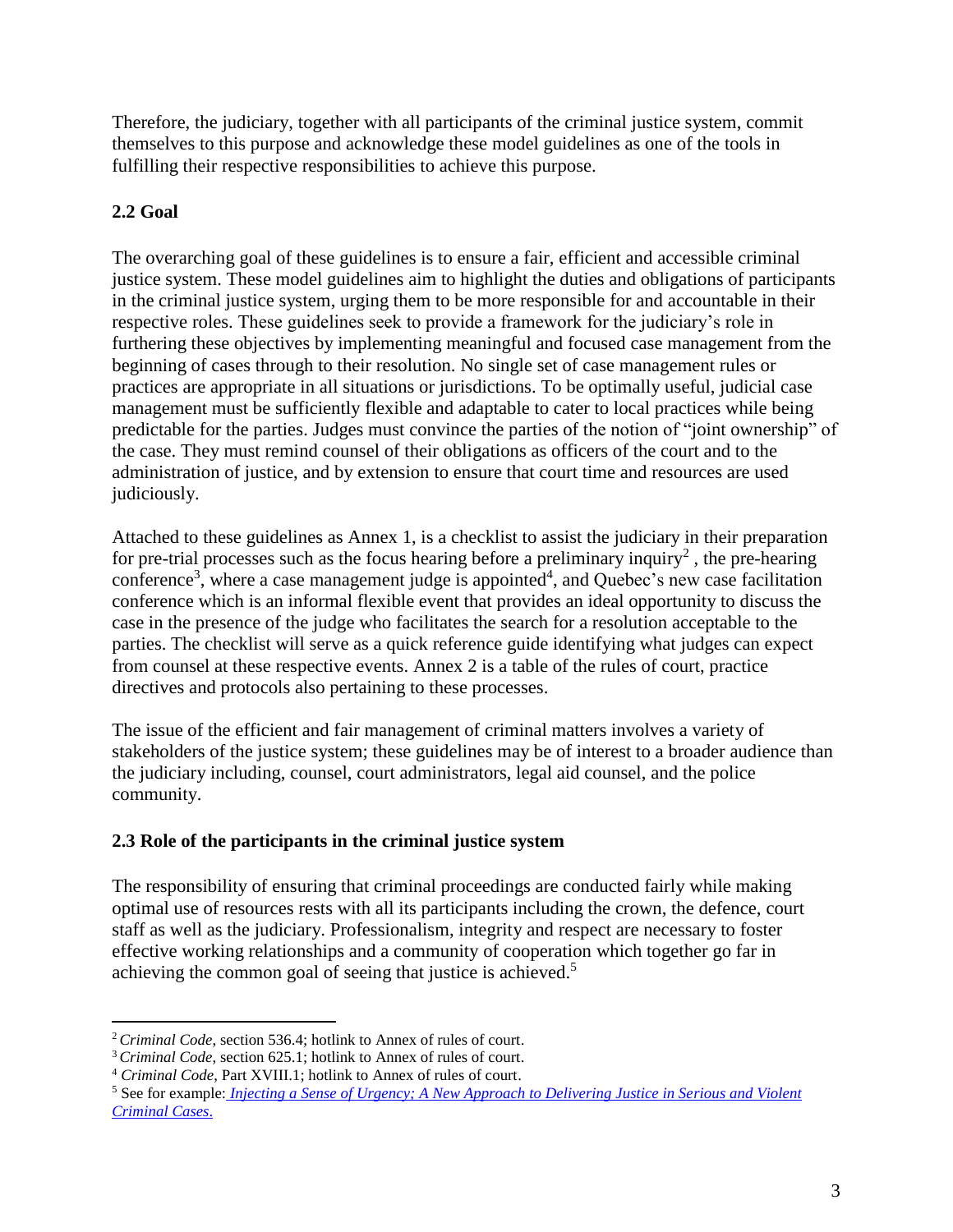## <span id="page-4-0"></span>**2.3.1 The Judiciary**

The judiciary must be proactive in assisting counsel to bring cases to completion and lead by example. Greater level of judicial engagement in the early management of cases at the pre-trial phase of proceedings is critical not only to the possible early resolution of matters but also to their overall efficient advancement. It is argued that the time spent by the judiciary at the beginning of the case is time saved as it proceeds through the system. Ultimately, less resources are expended on individual cases. The judiciary must exercise case management powers more frequently, more consistently and more aggressively. At the outset, judges must convey the message that effective case management is a matter of interest to all parties.

Judges must be "pro-mediation" minded and seek to establish a relationship of trust with the parties. The degree or intensity of judicial management must be proportionate to the seriousness of the issues in question, the complexity of the case and how well it is managed by counsel. Active and skilled judicial case management may in some cases refer to a more "hands off" approach where experienced counsel work cooperatively, or a more direct approach due to case complexity, less experienced counsel or other circumstances.

In this vital management role, judges ensure that cases proceed efficiently and fairly. In some instances, the management of cases is governed by legislation and/or rules of court:

- Focus hearings before a preliminary inquiry;
- Pre-hearing conferences;
- Appointment of case management judge;
- Facilitation conference:

Even in the absence of statutory judicial case management authority, under the common law all trial courts have implied powers to control their own process and ensure a fair trial.<sup>6</sup>

# <span id="page-4-1"></span>**2.3.1.1 General Guidelines**

Effective case management is about prioritizing time and resources in a balanced way. Although there is no "one size fits all" set of case management practices, there are key components of effective judicial case management which include: exercising strong leadership; controling/monitoring of the process; acquiring and/or maintaining the necessary expertise and training; and, making optimal use of technology.

#### **a) Strong Leadership**

 $\overline{a}$ 

Judges are in the exceptional position of making things happen. They must demonstrate their commitment to the process and exercise their authority so counsel will respond accordingly. Simple measures such as insisting that counsel be prepared for events, that they provide requisite notice and that they file required materials in a timely fashion, setting timelines, scheduling

<sup>6</sup> See *Report of the Review of Large and Complex Criminal Case Procedures,* Chapter 4 F, the Honourable Patrick J. Lesage and Professor Michael Code (as he then was), November 2008 [\(http://www.attorneygeneral.jus.gov.on.ca/english/about/pubs/lesage\\_code/lesage\\_code\\_report\\_en.pdf\)](http://www.attorneygeneral.jus.gov.on.ca/english/about/pubs/lesage_code/lesage_code_report_en.pdf).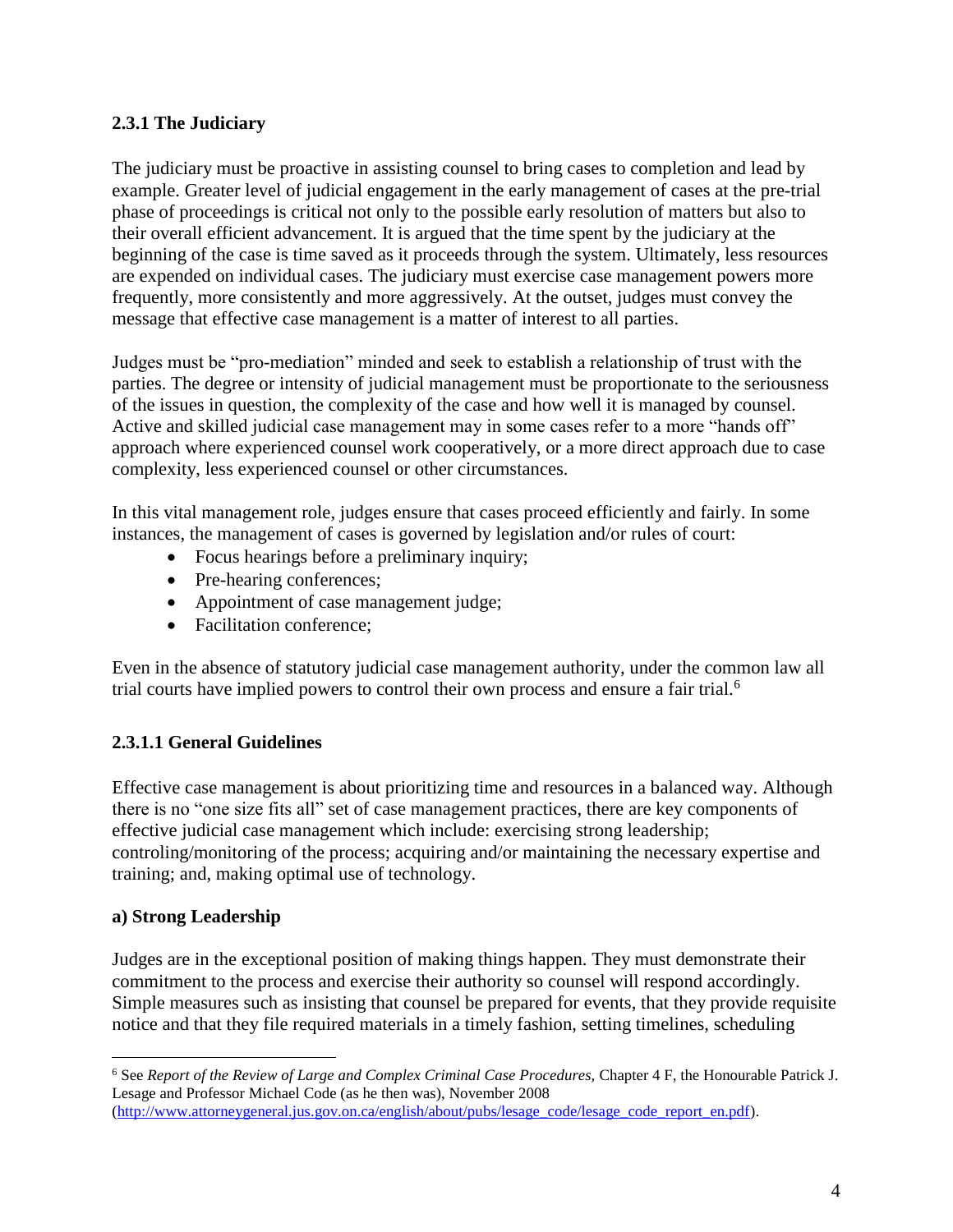hearings/conference or meetings and closely monitoring progress, are all fundamental in ensuring that the momentum of the case is maintained.

Judges must clearly articulate to counsel their expectations at each step of the process as well as the consequences should these expectations not be met. Consequences could include adjourning the hearing and attributing the delay to the unprepared party, holding counsel to expected timeframes, or in the most egregious of circumstances, awarding costs against the faulted party.

Judges must ensure that counsel of record and designated crown attend hearings and conferences, prepared and that officials who are authorized to make decisions are present. They must impress upon an unprepared counsel that their lack of preparation is disrespectful not only to the court but to all involved in the event including the accused (defence counsel's client), the victim, witnesses, police officers, expert witnesses and any other participant.

To also be prepared, judges must be in a position to think about the issues in contention before the hearing or conference to develop tentative opinions they can share with counsel. To assist them in this examination, judges could request a summary of the fundamental issues to be discussed. This summary may also serve to narrow the scope of the hearing. By providing useful feedback to the parties in helping them focus their efforts on appropriate and relevant issues, the judge is contributing to making the best use of court time. Judges could consider providing advance notice to counsel of the questions they will be expected to respond at the hearing.

Judges are in the unique position to encourage and foster the culture change required to achieve greater efficiency in the criminal justice system. They must also lead by example in this regard.

#### **b) Control/Monitor the Process**

Judges must exercise control over and monitor the progress of the matter to ensure that case momentum maintained. The judiciary has a responsibility, along with the parties, to ensure that sufficient time is allotted to each event to ensure progress is made. Judges should consider reminding the parties that, before any step is taken, they should ask themselves the fundamental question of why the step is being taken and whether it will contribute positively to the advancement of the matter. Judges must closely guard the court's time and only grant adjournments where appropriate. Counsel must be aware that they will be expected to proceed on the mutually accepted scheduled date.

Judges must not shy away from assisting the parties to identify non-contentious versus triable issues, and those that can be supported by evidence in writing, neither from imposing time limits on oral arguments and ensuring that counsel's examination of witnesses remain focused.

They must consider examining more closely the strengths and weaknesses of cases expected to require more time for trial and express their views in this regard which may lead the parties to consider and discuss whether, on each charge, there is a reasonable prospect of conviction, or on the other hand, a viable defence. It may also assist in determining whether the case may be suitable for negotiation or facilitation discussions.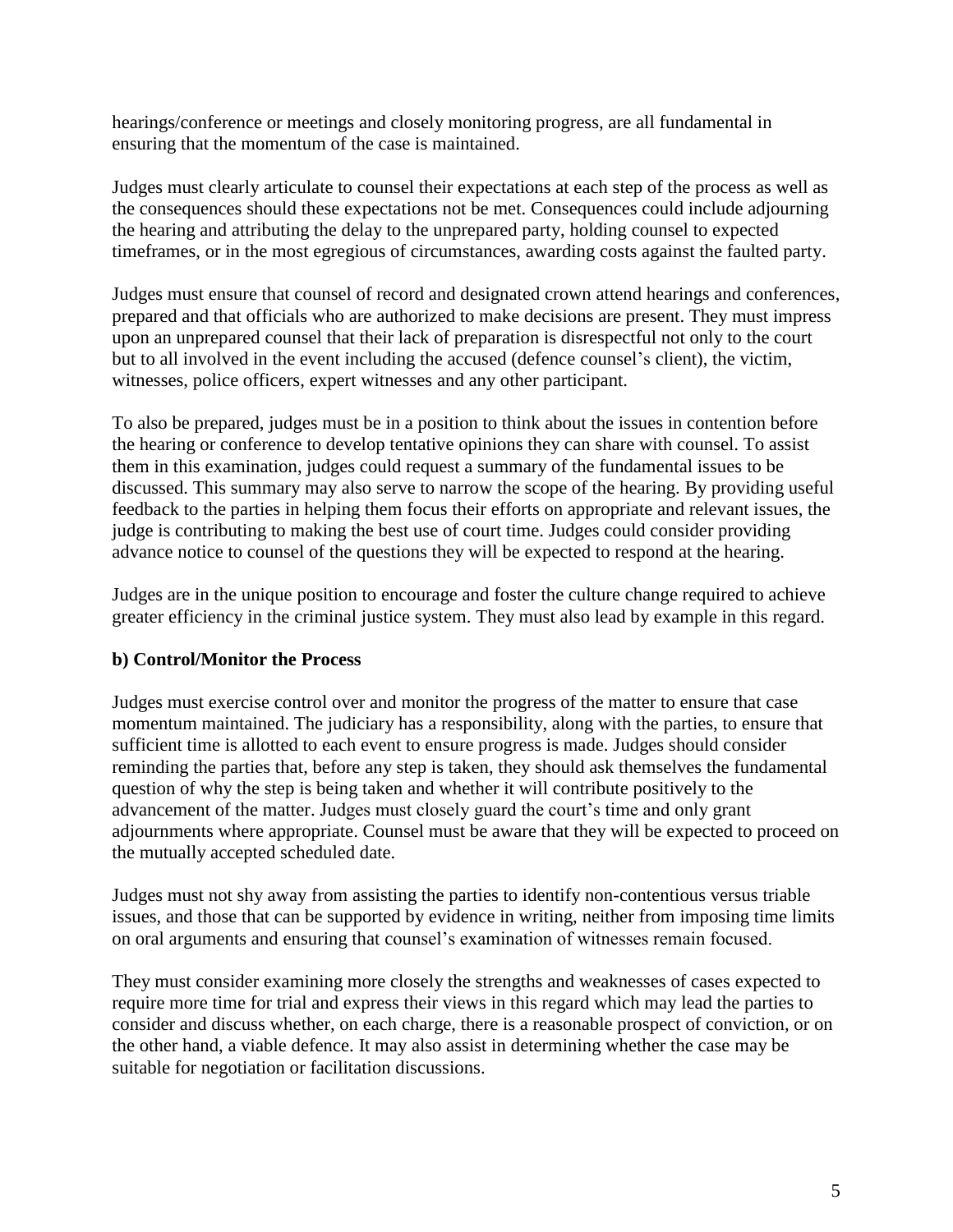Before the pre-trial conference, judges must encourage counsel to discuss the possibility of narrowing the issues and scope of the conference. For cases requiring more than one day of trial, a pre-trial conference should be convened to canvass the parties' best position and whether they have engaged in resolution discussions.

Judges must also play an active role in facilitating early resolution of matters, including by inquiring whether the parties have engaged in resolution discussions, encouraging them to do so and offering their assistance in this regard.

Plea negotiations with judicial involvement should generally occur in camera in order to encourage frank discussion.

Judges should make use of the various tools available to them to advance cases. For example, facilitation conferences such as those in place in Quebec should be encouraged. They should ensure that all preliminary matters have been resolved before setting a trial date, particularly for cases expected to require several trial days to complete. In some areas, cases are examined to confirm readiness approximately 8 to 12 weeks before trial. Judges are encouraged to seize or even create opportunities to offer assistance to the parties in relation to plea discussions, if appropriate.

Special local initiatives should be considered to help quickly resolve high-volume and/or low complexity matters. For example, in some areas, pre-trial conference "blitzes" have proven effective in resolving a large proportion of cases expected to take less than one day of trial.

Special consideration may also have to be given to accused persons in particular circumstances:

- Self-represented accused: would it be appropriate to appoint amicus counsel?
- Accused with mental health issues: whether the case should be referred to a specialty court, such a mental health court or community wellness court, if one exists?
- Aboriginal accused: whether specific community programs are available, including the Aboriginal Court Worker Program? and/or
- Whether consideration for victims need to be taken into account, including those under the *Victims Bill of Rights Act*?

#### **c) Expertise and Training**

Being a good case manager is more difficult in practice than in theory. Each case is unique with its own idiosyncrasies requiring individualized handling. Assigning judges with the necessary skills, expertise and training ensures the efficient progress of cases by controlling the process and advancing the case to completion. Not all judges innately possess such skills. For some, these abilities must be acquired, developed and/or honed.

Judges are encouraged to follow specialized case management training provided by the National Judicial Institute or other judicial education bodies. These entities could be canvassed to develop and maintain continuing judicial education and training programs specifically designed to further knowledge and skills required to exercise effective case management. Such training could focus on specific mediation and other skills necessary for the confident and effective exercise of case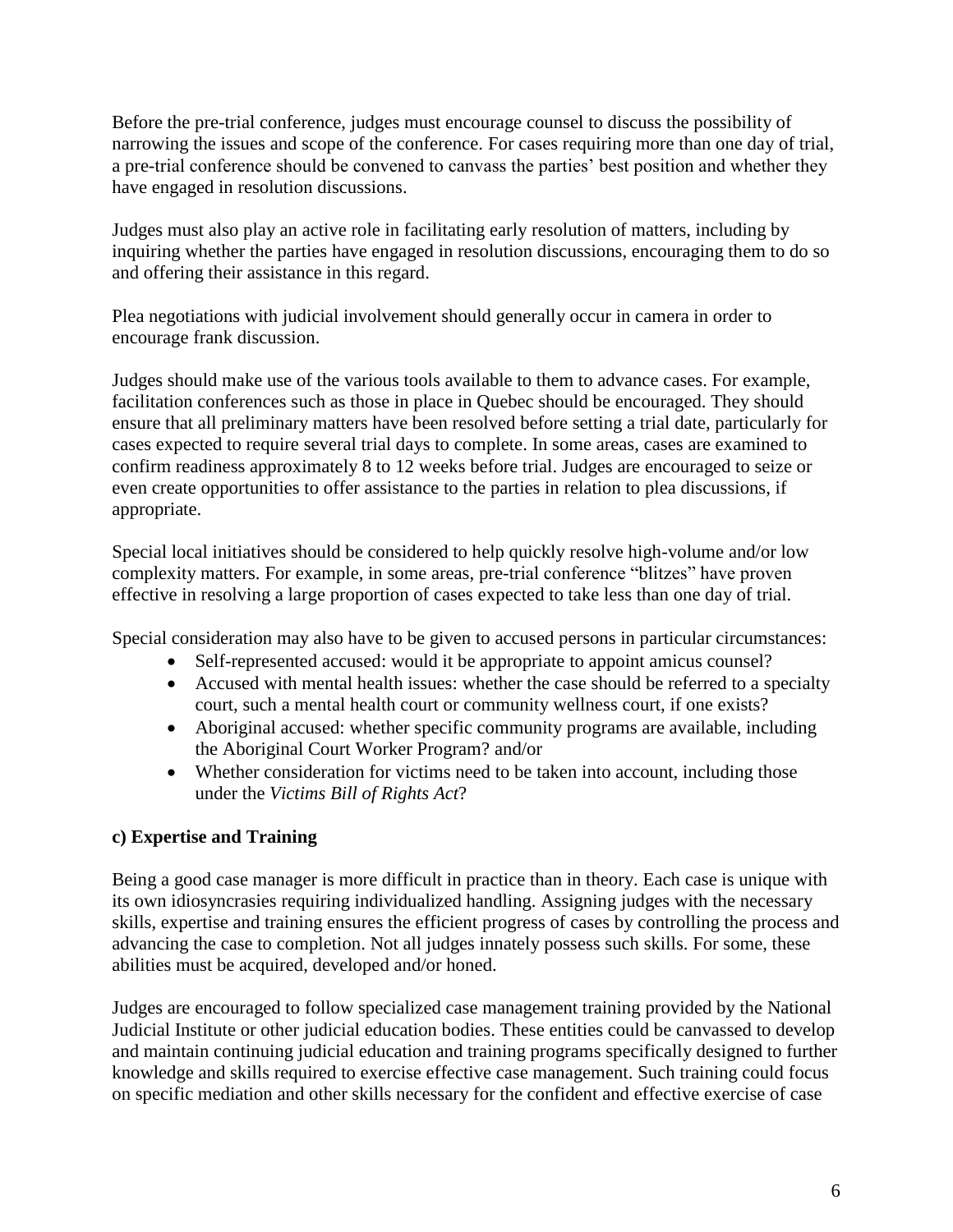management as well as raise awareness of existing case management powers and how to better implement these practices.

Consideration could be given to developing (or updating) a Court's bench book to include case management best practices and tips including how to best bring the parties together to discuss and narrow the issues in dispute and facilitate the just resolution of matters, quickly, efficiently and effectively. Perhaps, the National Judicial Institute could be engaged to assist in the development of this bench book.

# **d) Technology**

Judges should make greater use technology where appropriate, in judicial case management, to make optimal use of the court's time and resources as well as improve safety. Judges must be aware of the technology available to facilitate case management. Being versed in these technologies and practices allows the judge to question approaches by counsel that may not be proportionate to or efficient in the circumstances.

In some instances, the use of technology, such as videoconferences for pre-trial conferences or follow-up, facilitates greater access to justice, particularly in remote regions, subject to the requirements of the *Criminal Code* as well as rules of court<sup>7</sup>. Judges are encouraged to conduct hearings by way of technology (subject to *Criminal Code* and rules of court requirements).

During pre-trial conferences and case management hearings judges may wish to encourage counsel to consider the use of technology for hearings and trials to expedite matters and prevent delaying matters to accommodate witnesses who may otherwise need to travel.

# <span id="page-7-0"></span>**2.3.2 The Defence**

 $\overline{a}$ 

Defence counsels' duty is to represent their client, to the best of their ability, in criminal proceedings before a court of competent jurisdiction. Like prosecutors, defence counsel must also maintain a high standard of conduct and strong work ethic which includes: being well prepared for each step of the process and attending hearings and/or conferences authorized to make decisions; making reasonable admissions and agreements where appropriate; and giving proper notices and filing requisite materials. In parallel, defence counsel should vigorously challenge the prosecutor's case and testing the evidence of witnesses while avoiding, to the extent possible, making last minute motions or requests for disclosure that would unduly delay the proceedings. Counsel should also make early, informed and realistic estimates on the time required to complete their case.

In spite of the adversarial nature of our criminal justice system, as officers of the courts, both prosecutors and defence counsel must do everything necessary to ensure that the proceedings in which they are involved are efficient.

<sup>7</sup> See *Criminal Code* sub-sections 515 (2.2) and (2.3); sub-sections 537(1) (j) and (k); sub-section 606(5); subsections 650 (1.1) and (1.2); section 650.02; section 683; section 700.1; sections 714.1 to 714.4; and section 848.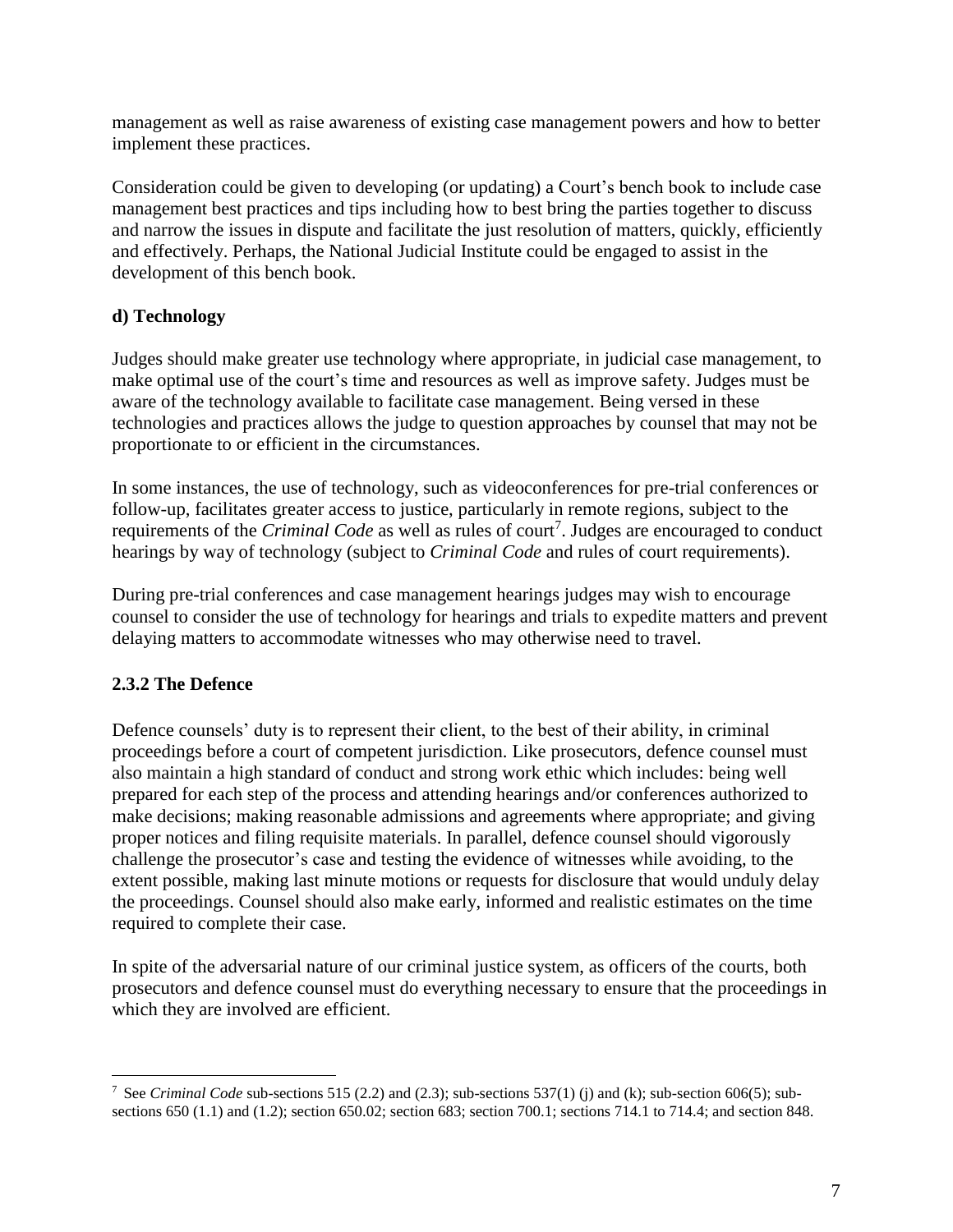Discussions about Legal Aid plans should be held with a view to have counsel's attendance at case management and facilitation conferences be properly funded.

# <span id="page-8-0"></span>**2.3.3 Court Administration**

Court administration provides necessary services to the public, judges, counsel, and other participants in order to ensure that the justice system is efficient and accessible. They must foster efficiency and innovation by providing information and technical assistance. This should include education about technological resources available in court locations and support services, thereby facilitating efficient and effective proceedings. In providing these administrative services, they have a key role in assuring that the necessary infrastructure (human and material) is in place to facilitate the coordination and cooperation of the participants while making the best use of court resources.

# <span id="page-8-1"></span>**2.3.4 The Prosecutor**

In acting for the public, prosecutors' primary duty is to see justice done through a fair and impartial trial on the merits. Although prosecutors have a duty to conduct their cases vigorously, this must be accomplished justly, with candour and integrity. Due to their broad discretion, prosecutors' public function must be exercised, and seen to be exercised, fairly and dispassionately.

Prosecutors must perform all their duties responsibly, particularly those that contribute to the efficient completion of criminal matters by making each step of the process a meaningful one, including: meaningful screening of cases; making early and comprehensive disclosure (favourable or not to their case); seeking assistance and input from the judiciary to ensure the momentum of the case is maintained; giving proper notices and filing requisite materials; making reasonable admissions and agreements; bringing relevant case law to the attention of the court and the defence; conducting skilful, probing though respectful cross-examinations; keeping oral submissions focused; and in particular attending each hearing or conference prepared and authorized to make decisions. Counsel should also make early, informed and realistic estimates of the time required to complete their case.

# <span id="page-8-2"></span>**CONCLUSION**

Many criminal justice stakeholders have voiced grave concerns regarding system inefficiencies risk aversion, overcharging, delays, collapse rates and less than optimal use of resources. Many of these have indicated that stronger judicial management of cases goes a long way to alleviate these challenges currently burdening the criminal justice system. These model guidelines aim to provide another tool in the arsenal of participants to assist them in their respective roles in improving the overall functioning of the criminal justice system. More specifically, these guidelines highlight for the judiciary, some of the case management measures currently available to them and the skills necessary to allow them to confidently and robustly control proceedings and ensure the fair yet expeditious completion of cases.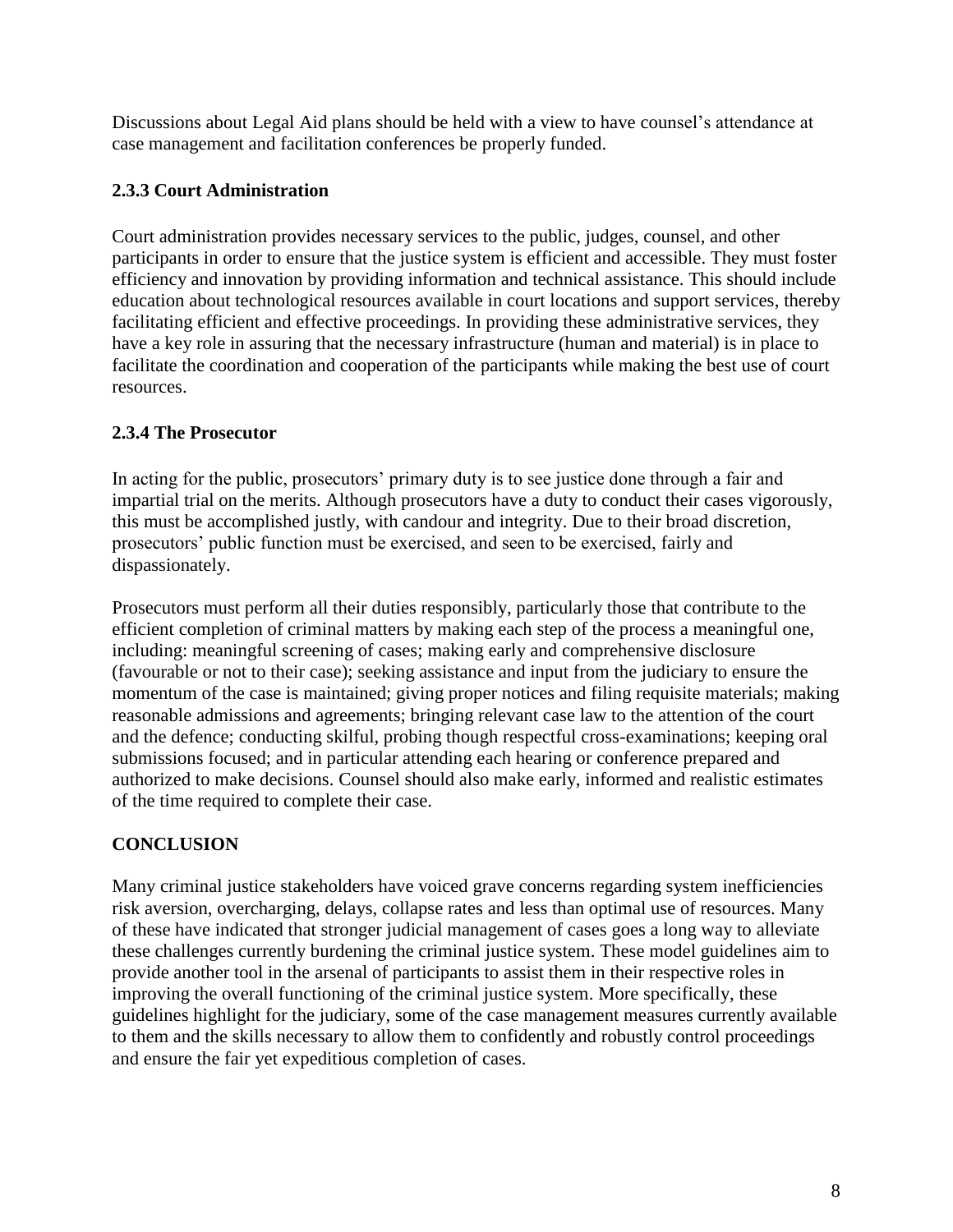# <span id="page-9-0"></span>**APPENDIX 1 – CRITICAL PATH**

#### *The focus hearing before a preliminary inquiry<sup>8</sup>*

- Ensure parties' compliance with the requirement of section 536.3 of the *Criminal Code* (providing to the court and the other party the statement of issues and the list of witnesses).
- Ensure parties' compliance with the requirements set out in the rules of court, as the case may be, such as filing materials or notices (see Appendix 4 for a hyperlink to the rules of your court).
	- o Hearsay evidence can be admitted at the preliminary inquiry by way of subsection 540(7) thereby limiting *viva voce* evidence.
	- o Witnesses can give evidence before a special examiner (with a judge being available to make legal rulings as required).
	- o Indicate the rulings anticipated to be made pursuant to subsection 540(7) at the preliminary inquiry such as which witnesses will be heard at the preliminary inquiry and impose flexible time limits for each witness' testimony.

#### *The pre-hearing conference<sup>9</sup>*

- Ensure parties' compliance with the requirements set out in the rules of court, as the case may be, such as filing materials or notices (see Appendix 4 for a hyperlink to the rules of your court).
	- o Make recommendations on how the evidence is presented. Would it be appropriate for the prosecutor to prepare a summary presentation of the evidence so that the defence may gain a better understanding and appreciation the strength of the prosecutor's case?
	- o Impose flexible time limits on oral arguments at trial.
	- o Have case management considerations and case resolution options been discussed?
	- o Would a follow-up conference be beneficial?

#### *Where a case management judge is appointed<sup>10</sup>*

- Ensure parties' compliance with the requirements set out in the rules of court, as the case may be, such as filing materials or notices (see Appendix 4 for a hyperlink to the rules of your court).
	- o Enforce the common law power to control the process and ensure a fair trial by, among other things, require proper written notice of motions and supporting materials including legal arguments; summarily dismissing motions that obviously lack merit; place time limits on oral arguments, insist that motions be argued on a written records (i.e. preliminary inquiry transcript or witness statements) without *viva voce* evidence and direct an order of motions.

 $\overline{a}$ 

<sup>8</sup> *Criminal Code*, section 536.4; hotlink to Annex of rules of court.

<sup>9</sup> *Criminal Code*, section 625.1; hotlink to Annex of rules of court.

<sup>&</sup>lt;sup>10</sup> *Criminal Code*, Part XVIII.1; hotlink to Annex of rules of court.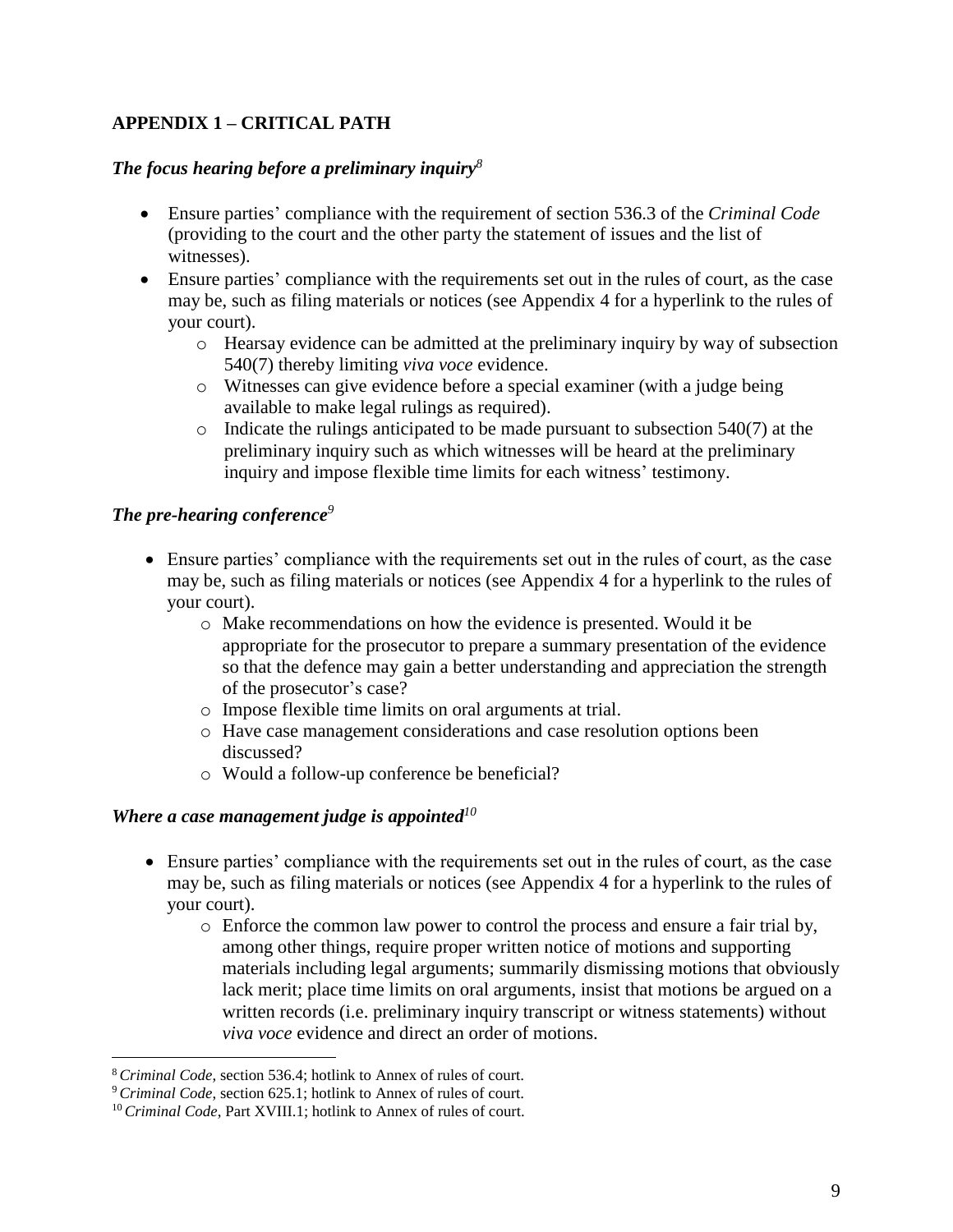o Impose flexible time limits on oral arguments on pre-trial motions.

#### *Facilitation/Case Conference*

- Prior to holding a conference, the judge must verify, via teleconference with counsel for the parties, the following:
	- o their desire to settle out of court;
	- o their margin of manoeuvre;
	- o the strengths and weaknesses of their case.
- The judge will also need to verify the case law on sentencing for this type of offence. When holding a facilitation conference in criminal proceedings, the judge must ensure:
	- o that the parties have signed a joint request for a facilitation conference;
	- o that an accused who is not present during such a conference is notified that it is being held;
	- o that a confidentiality agreement has been signed.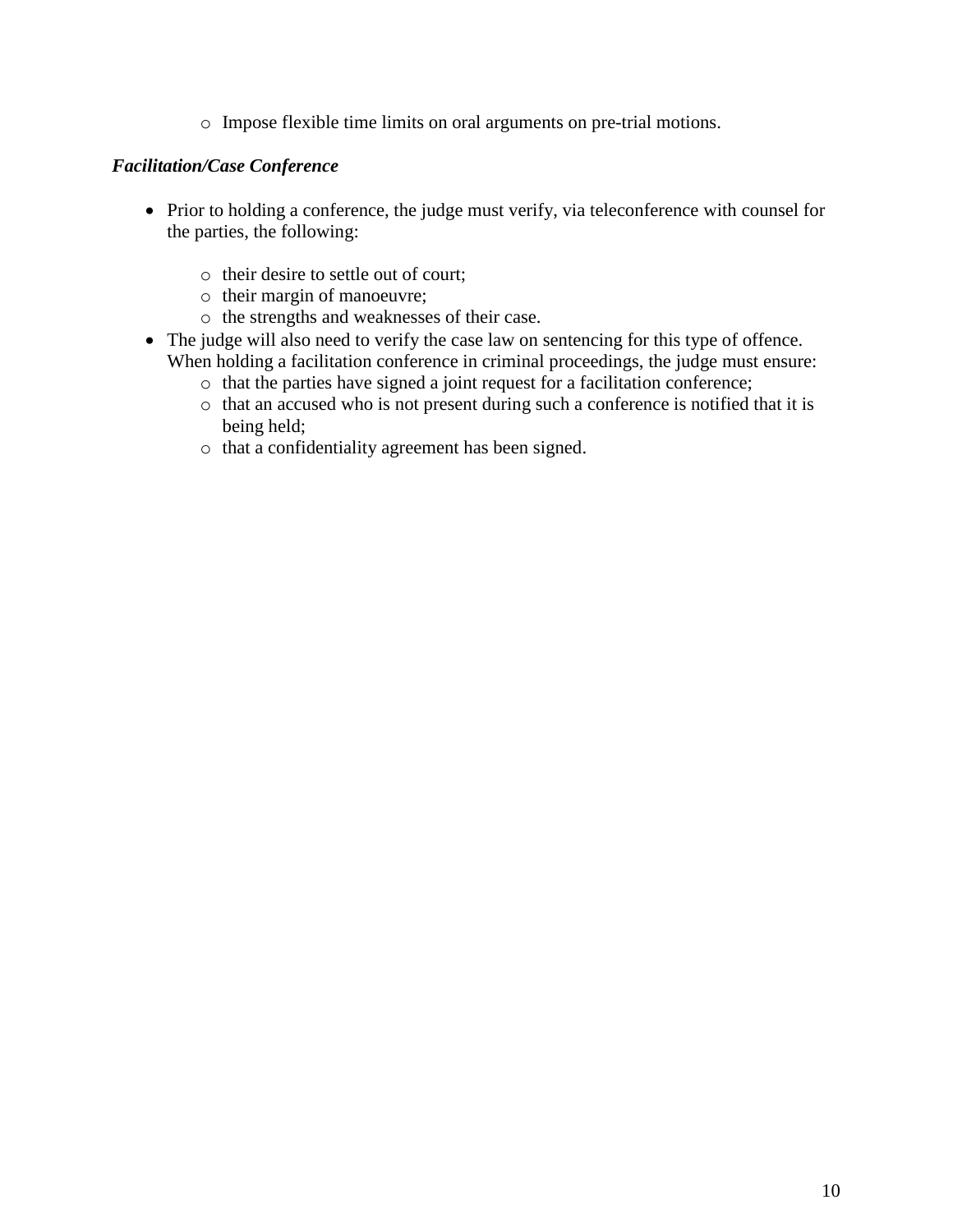# <span id="page-11-0"></span>**APPENDIX 2 - CASE/FACILITATION CONFERENCE**

# **Counsel Represented Accused**

| Date of case conference |                            |
|-------------------------|----------------------------|
| Name of accused         |                            |
| $\text{Change}(s)$      |                            |
| Case status             |                            |
|                         |                            |
|                         |                            |
| Return date             |                            |
| Time reserved           |                            |
| Who is present for the  | Informed?                  |
| prosecutor              | Assigned?                  |
| Who is present for the  | Retained?                  |
| accused                 | Assigned?                  |
|                         | Who will appear on record? |

| Does anyone have any difficulty with me doing this management | $Yes \Box No \Box$ |
|---------------------------------------------------------------|--------------------|
| conference (for any reason)?                                  |                    |
| I may be the Trial Judge (Small jurisdiction).                |                    |
| Is the accused aware of this meeting? Consulted?              | Yes  <br>Nol -     |

| Are you ready for trial?                                          | Yes<br>No               |
|-------------------------------------------------------------------|-------------------------|
| Are there any outstanding disclosure issues? Witness availability | Yes<br>No[              |
| issues? Interpreter issues? Technological issues? Pre-trial       |                         |
| applications?                                                     | If yes, please identify |
|                                                                   | issues:                 |
|                                                                   |                         |
|                                                                   |                         |
|                                                                   |                         |
|                                                                   |                         |
|                                                                   |                         |
|                                                                   |                         |
|                                                                   |                         |
|                                                                   |                         |
|                                                                   |                         |
|                                                                   |                         |
|                                                                   |                         |
|                                                                   |                         |
|                                                                   |                         |

| Was this case screened in the front end?                             | $Yes \Box No \Box$ |
|----------------------------------------------------------------------|--------------------|
| Is the prosecutor of the view that there is a reasonable prospect of | $Yes \Box No \Box$ |
| conviction on all charges?                                           |                    |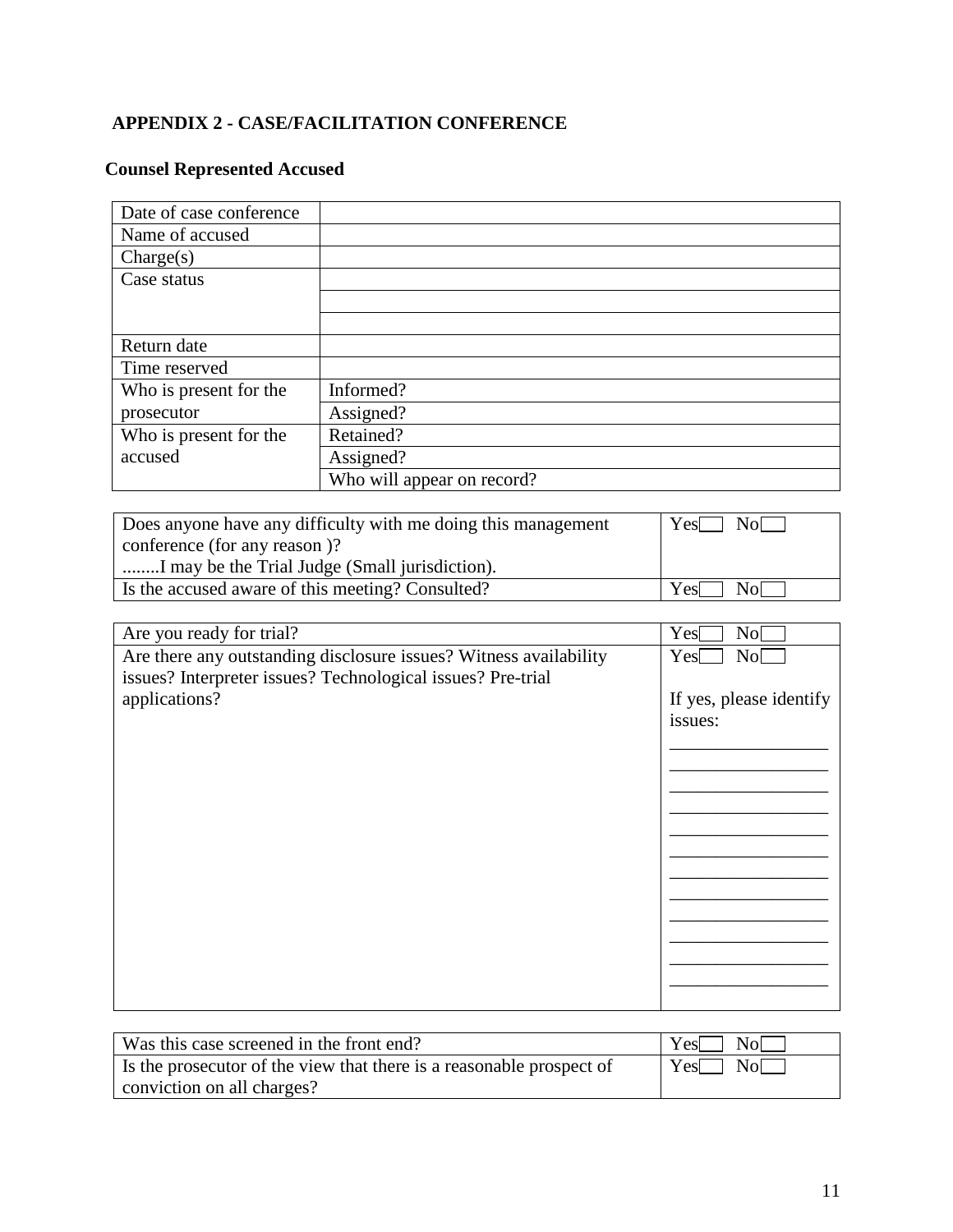| What is the defence's view of strength of prosecutor's case on all charges? |                         |
|-----------------------------------------------------------------------------|-------------------------|
| Have there been resolution discussions?                                     | No <sub>1</sub><br>Yes[ |
| Does the prosecutor have discretion to discuss resolutions? Are             | No[<br>Yes              |
| mandatory minimums or prosecution policy manuals restricting                |                         |
| resolutions?                                                                | What is the             |
|                                                                             | prosecutor's position   |
|                                                                             | on a plea?              |
|                                                                             |                         |
|                                                                             |                         |
|                                                                             |                         |
|                                                                             |                         |
|                                                                             |                         |
|                                                                             |                         |
|                                                                             |                         |
|                                                                             |                         |
|                                                                             |                         |
|                                                                             |                         |
| Does defence have instructions to plead guilty?                             | Yes<br>No[              |
|                                                                             | To what?                |
|                                                                             |                         |
|                                                                             |                         |
|                                                                             |                         |
|                                                                             |                         |

What do counsel feel would be an acceptable sentence?

Are there mental health or Aboriginal issues?

Here is my suggestion on a possible resolution.

Are you content that the plea be entered before me?  $\boxed{Yes\boxed{No}}$ 

\_\_\_\_\_\_\_\_\_\_\_\_\_\_\_\_\_ \_\_\_\_\_\_\_\_\_\_\_\_\_\_\_\_\_ \_\_\_\_\_\_\_\_\_\_\_\_\_\_\_\_\_ \_\_\_\_\_\_\_\_\_\_\_\_\_\_\_\_\_

\_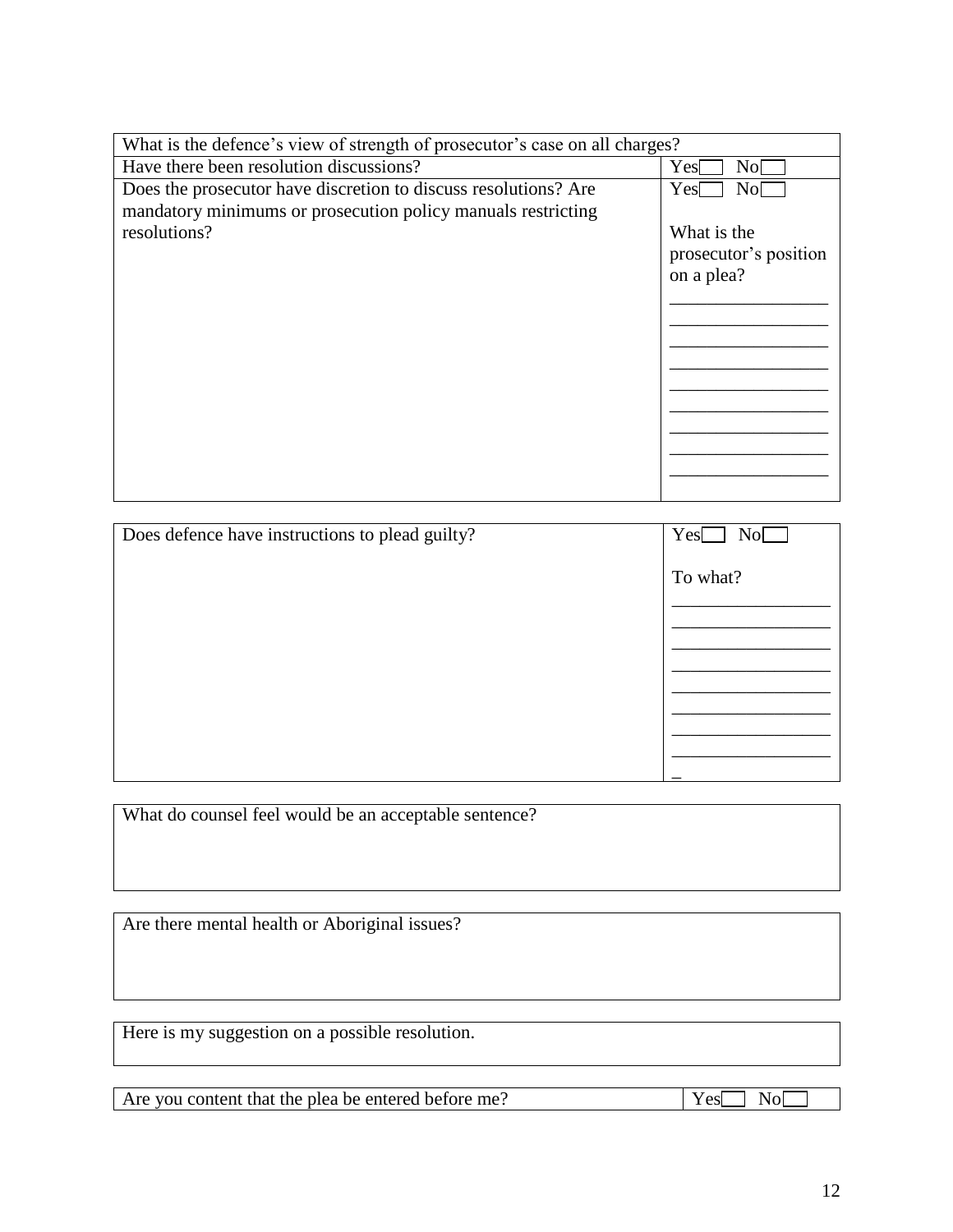# **Unrepresented accused**

| Date of case conference |  |
|-------------------------|--|
| Name of accused         |  |
| Change(s)               |  |
| Case status             |  |
|                         |  |
|                         |  |
| Return date             |  |
| Time reserved           |  |
| Who is present          |  |
|                         |  |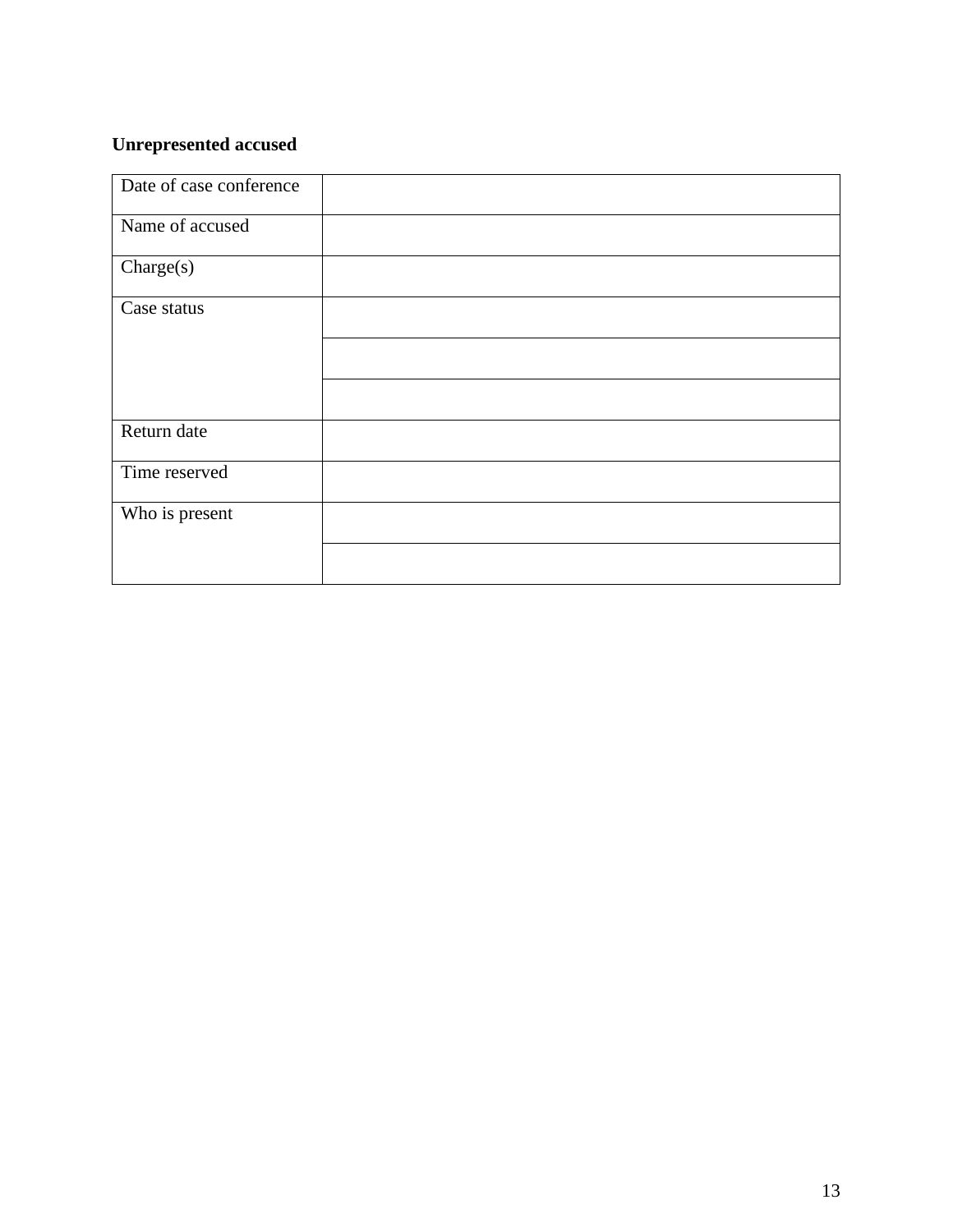# <span id="page-14-0"></span>**APPENDIX 3 - EXPLAIN THE PROCESS: WHAT A CASE CONFERENCE IS: ROLE OF A JUDGE**

# **For the accused**

| Are you represented<br>by counsel?                                            | Yes[<br>NoC                           |
|-------------------------------------------------------------------------------|---------------------------------------|
| Is it your choice to be<br>unrepresented?                                     | Yes<br>No                             |
| Were you denied legal<br>aid for financial<br>reasons?                        | NoC<br>$Yes$ $\Box$                   |
| Are you unable to<br>retain and afford<br>counsel due to lack of<br>finances? | NoC<br>Yes                            |
| Would you welcome<br>the assistance of duty<br>counsel?                       | Yes<br>No <sub>1</sub>                |
| Do you understand<br>the role of duty<br>counsel?                             | Yes<br>NoC                            |
| Are there issues you<br>do not understand?                                    | Yes<br>NoC                            |
|                                                                               | If yes, please identify these issues: |
|                                                                               |                                       |
| Have you been given<br>all of the disclosure<br>materials (the                | Yes[<br>No                            |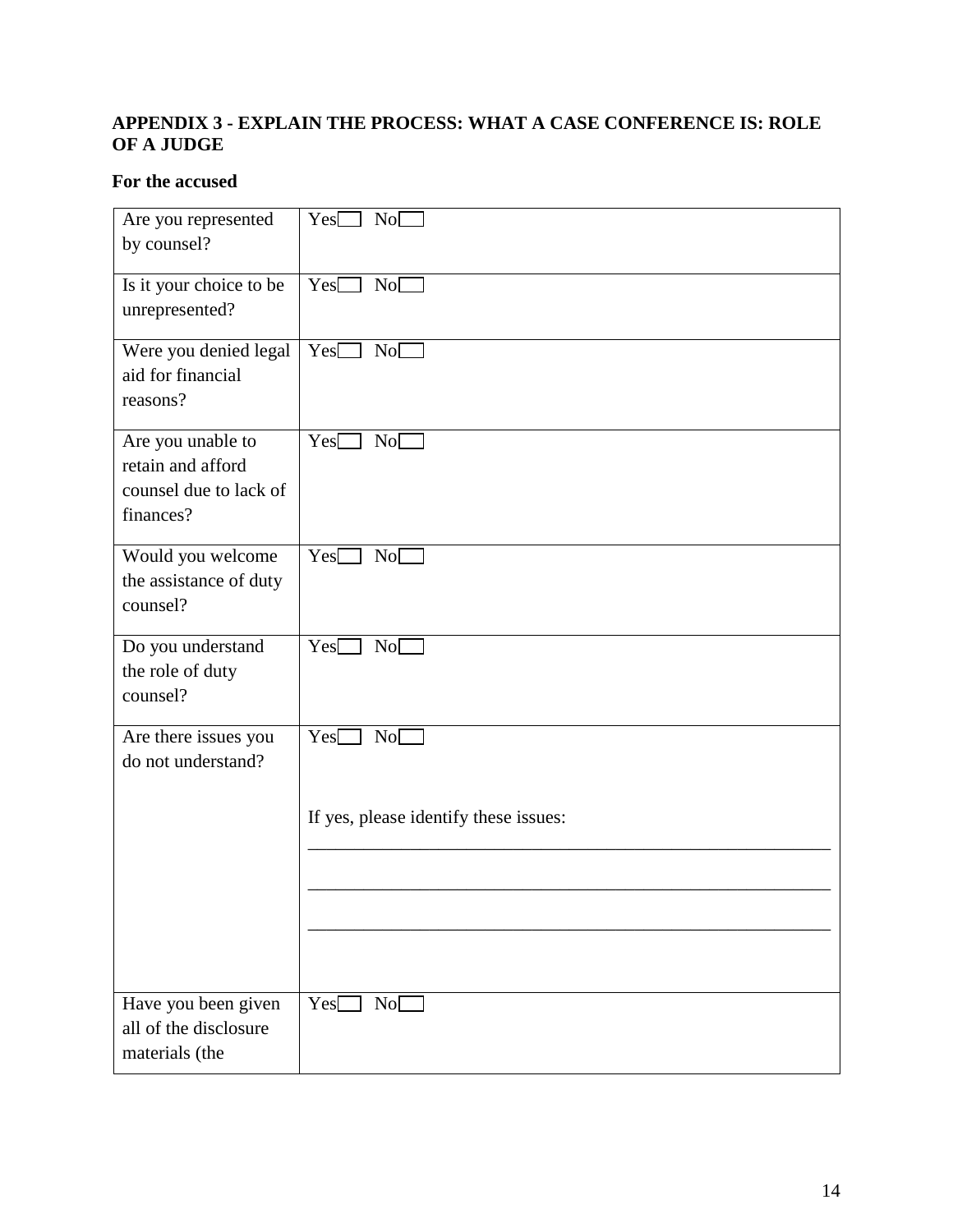| evidence against<br>you)? | If not, what materials remain outstanding? |
|---------------------------|--------------------------------------------|
| Are you ready for         | Yes                                        |
| trial?                    | No                                         |

# **For the prosecutor:**

| Name of prosecutor                               |                                    |
|--------------------------------------------------|------------------------------------|
| Are you assigned to                              | $Yes$ $\Box$                       |
| this matter?                                     | $\overline{N_0}$                   |
| Have you had<br>discussions with the<br>accused? | No<br>Yes                          |
| Has anyone had                                   | No                                 |
| discussions with the                             | $Yes \Box$                         |
| accused before you?                              | If yes, please provide their name: |
| Was this matter                                  | Yes                                |
| screened?                                        | $\overline{\rm No}$ $\Box$         |
| Are there disclosure                             | $Yes\square$                       |
| issues?                                          | No                                 |
| Are there any mental<br>health issues?           |                                    |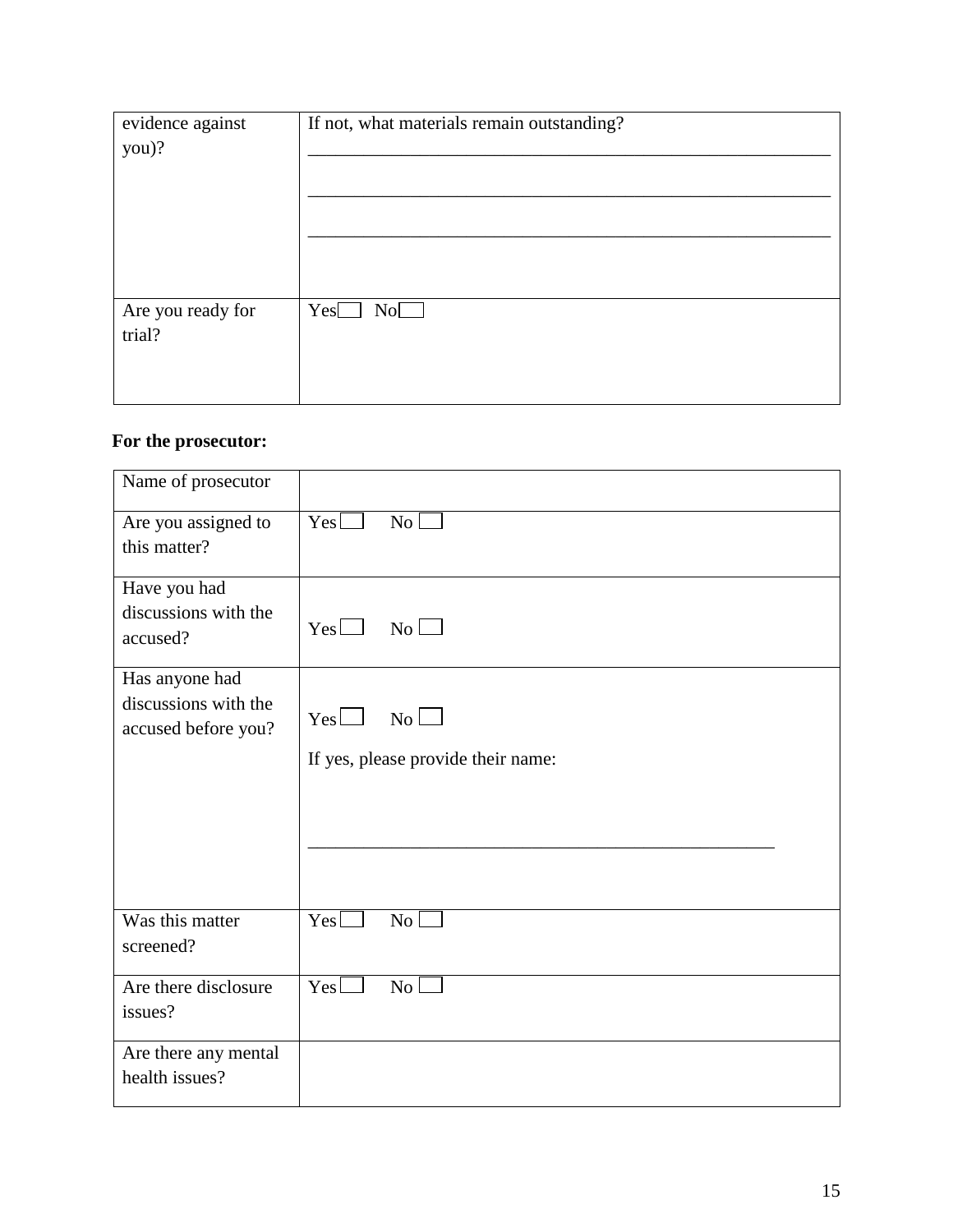|                                                                                                                   | Yes<br>N <sub>0</sub>                                                                    |
|-------------------------------------------------------------------------------------------------------------------|------------------------------------------------------------------------------------------|
| Are there Aboriginal<br>citizens in this matter?                                                                  | No<br>Yes                                                                                |
| Are there witness<br>issues?                                                                                      | $Yes$ $\Box$<br>No l<br>If yes, please identify these issues:                            |
| Is there a victim?                                                                                                | Yes<br>No <sub>1</sub><br>If yes, has he/she been notified of this? Yes $\Box$ No $\Box$ |
| Is there a need for an<br>interpreter?                                                                            | $Yes\square$<br>No                                                                       |
| Are there<br>technological issues?                                                                                | $Yes\square$<br>No l                                                                     |
| Is there a reasonable<br>prospect of<br>$Yes \Box$<br>$\overline{\rm No} \ \overline{\phantom{1}}$<br>conviction? |                                                                                          |
|                                                                                                                   | On all charges? $Yes \Box No \Box$                                                       |
|                                                                                                                   |                                                                                          |
|                                                                                                                   |                                                                                          |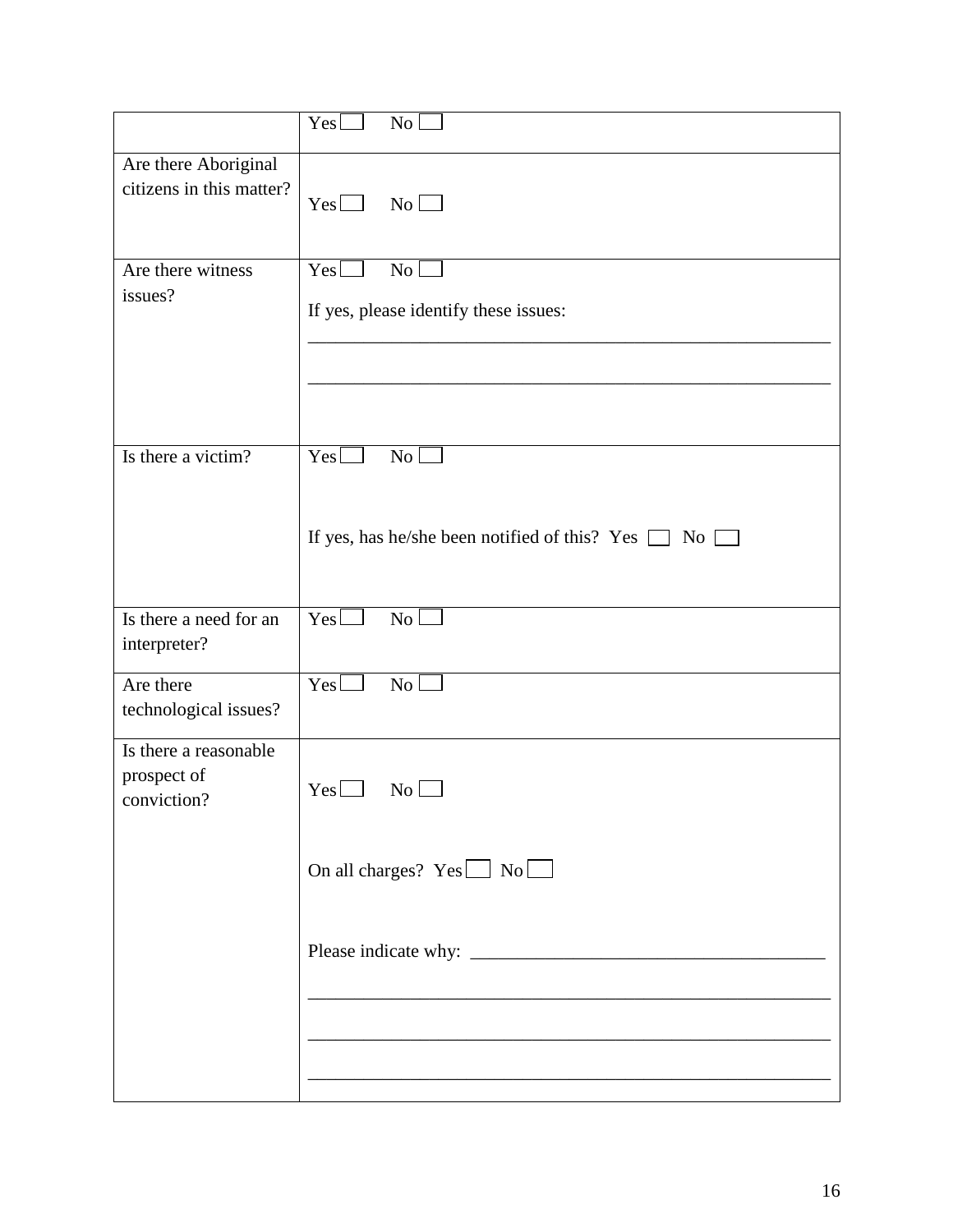#### **Questions to the accused:**

Explain the role of the victim if applicable

What do you think of the charge(s)?

#### **Questions to the prosecutor:**

Is there a possible resolution here?

Have there been previous discussions?

Does the prosecutor have discretion?

Are there mandatory minimum penalties?

What is the prosecutor's position on plea?

#### **Questions to the accused:**

Do you understand this (e.g. burden of proof, reasonable prospect of conviction, etc.)?

Have you considered pleading guilty (I am not trying to force you)?

What is your background? Family? Job?

What do you feel would be fair here?

#### **Here is my suggestion on a possible resolution:**

Would you be content to resolve this matter in front of me?

Do you want to get some legal advice?

<span id="page-17-0"></span>Would you accept legal advice if it was available to ensure that you understand better?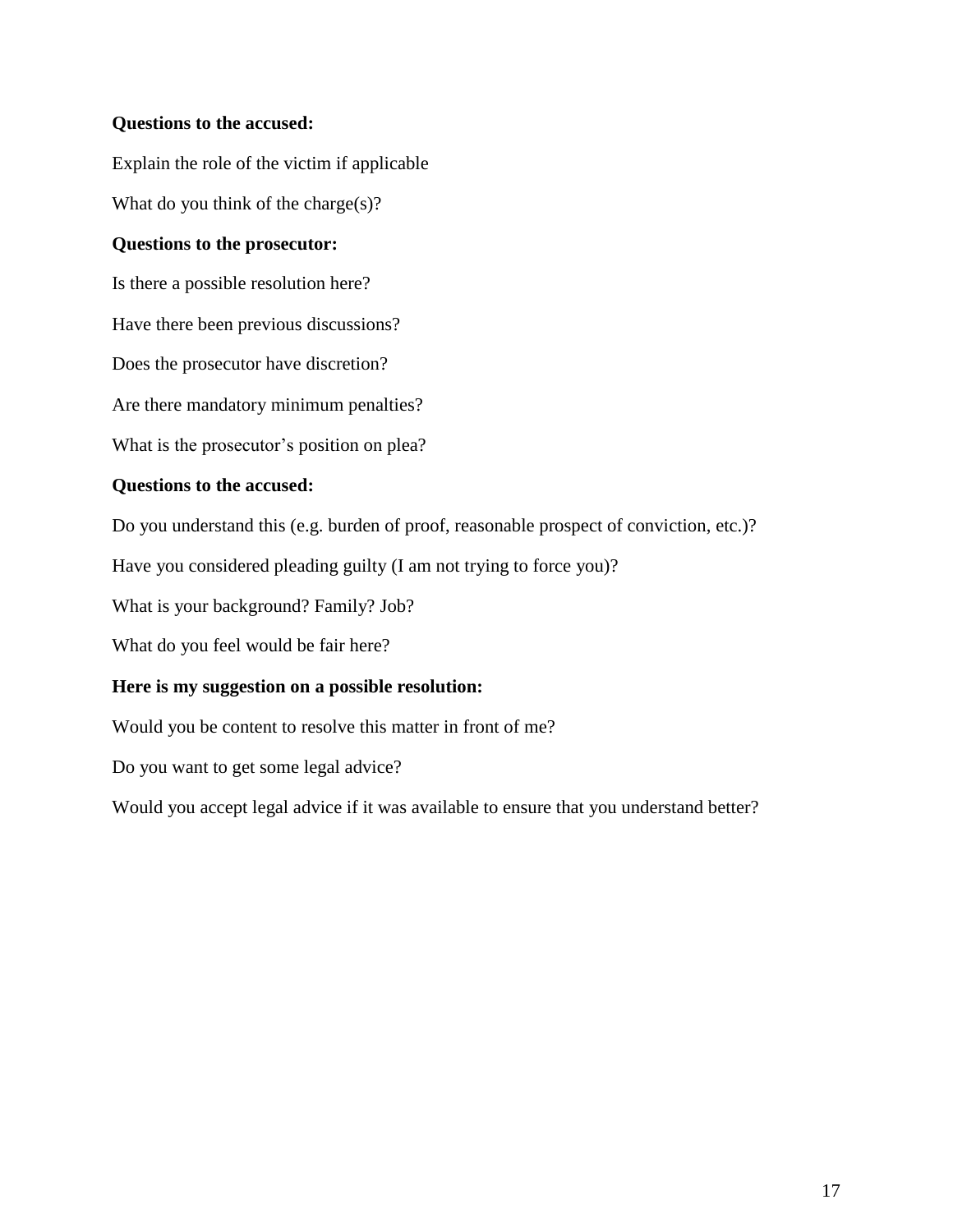# **APPENDIX 4 - RULES OF COURT – PRE-TRIAL HEARINGS AND CONFERENCES**

| <b>COURT</b>                         | <b>RULE / PROTOCOL</b>                                                                                                                           |
|--------------------------------------|--------------------------------------------------------------------------------------------------------------------------------------------------|
| <b>ALBERTA</b>                       |                                                                                                                                                  |
| Provincial                           | Practice Note - Calgary Criminal & Calgary Regional Courts -                                                                                     |
| http://www.albertacourts.ab.ca/Provi | Preliminary Inquiries (2013)                                                                                                                     |
| ncialCourt/tabid/70/Default.aspx     | http://www.albertacourts.ab.ca/LinkClick.aspx?fileticket=sD%2b                                                                                   |
|                                      | 5%2fhGJDnQ%3d&tabid=321∣=827                                                                                                                     |
|                                      | Notice to the profession – Pre-Trial Conferencing (2008)                                                                                         |
|                                      | http://www.albertacourts.ab.ca/LinkClick.aspx?fileticket=bfifun1                                                                                 |
|                                      | aPwI%3d&tabid=321∣=829                                                                                                                           |
|                                      | Practice Directive – Pre-Trial Conference Protocol (2013)<br>http://www.albertacourts.ab.ca/pc/criminal/forms/PTC%20Practi<br>ce%20Directive.pdf |
| Court of Queen's Bench               | http://www.albertacourts.ab.ca/LinkClick.aspx?fileticket=Sa6Fz                                                                                   |
| http://www.albertacourts.ab.ca/Court | Oefh9c%3d&tabid=93∣=688                                                                                                                          |
| ofQueensBench/tabid/69/Default.asp   | Rule 20-30, Pre-Trial Conferences                                                                                                                |
| $\underline{\mathbf{X}}$             | Form CC 7, Pre-Trial Conference Report<br>$\bullet$                                                                                              |
|                                      |                                                                                                                                                  |
| Court of Appeal                      | n/a                                                                                                                                              |
| http://www.albertacourts.ab.ca/Court |                                                                                                                                                  |
| ofAppeal/tabid/68/Default.aspx       |                                                                                                                                                  |
| <b>BRITISH COLUMBIA</b>              |                                                                                                                                                  |
| Provincial                           | http://www.provincialcourt.bc.ca/types-of-cases/criminal-and-                                                                                    |
| http://www.provincialcourt.bc.ca/    | youth/report-on-caseflow/criminal-caseflow                                                                                                       |
| <b>Supreme Court</b>                 | http://www.canlii.org/en/ca/laws/regu/si-97-140/latest/si-97-                                                                                    |
| http://www.courts.gov.bc.ca/supreme  | 140.html                                                                                                                                         |
| court/index.aspx                     | Rule 5 – Pre-trial Conferences                                                                                                                   |
|                                      |                                                                                                                                                  |
|                                      | <b>Supreme Court Criminal Practice Directions</b>                                                                                                |
|                                      | http://www.courts.gov.bc.ca/supreme_court/practice_and_proced                                                                                    |
|                                      | ure/criminal_practice_directions.aspx                                                                                                            |
|                                      | <b>Criminal Pre-trial Conference Process</b>                                                                                                     |
| Court of Appeal                      | http://www.bclaws.ca/EPLibraries/bclaws_new/document/LOC/f                                                                                       |
| http://www.courts.gov.bc.ca/Court_o  | reeside/--%20C%20--                                                                                                                              |
| f Appeal/index.aspx                  | /Criminal%20Code/05_Regulations/10_145_86.xml                                                                                                    |
|                                      | Rule 4 - Other Pre-Hearing Matters                                                                                                               |
| <b>MANITOBA</b>                      |                                                                                                                                                  |
| Provincial                           | Practice Directives and protocols                                                                                                                |
| http://www.manitobacourts.mb.ca/in   | http://www.manitobacourts.mb.ca/provincial-court/legal-                                                                                          |
| dex.html                             | resources-and-links/notices-and-practice-directions/                                                                                             |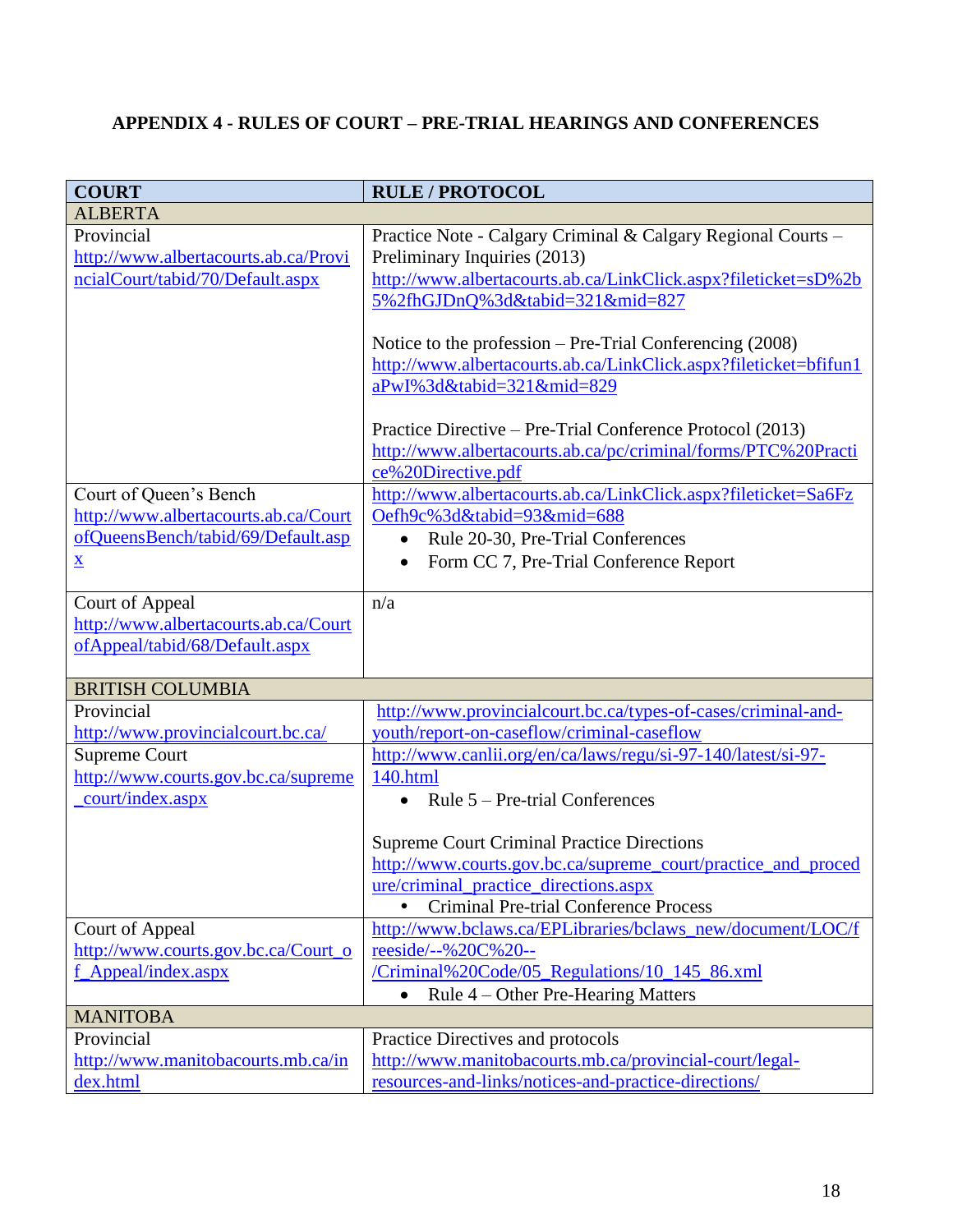| <b>COURT</b>                                     | <b>RULE / PROTOCOL</b>                                                                                       |
|--------------------------------------------------|--------------------------------------------------------------------------------------------------------------|
|                                                  | Practice Directive for preliminary hearings, Form A,<br>$\bullet$                                            |
|                                                  | Form B                                                                                                       |
|                                                  | Pre-trial coordination protocol<br>$\bullet$                                                                 |
|                                                  | Notice - Thompson Pre-Trials and Focus Hearings                                                              |
|                                                  | (August 23, 2013)                                                                                            |
| Court of Queen's Bench                           | http://laws-lois.justice.gc.ca/eng/regulations/SI-92-                                                        |
| http://www.manitobacourts.mb.ca/in               | 35/FullText.html                                                                                             |
| dex.html                                         | Rule 9 - Pre-trial Conference<br>$\bullet$                                                                   |
|                                                  | <b>Notices and Practice Directions</b>                                                                       |
|                                                  | http://www.manitobacourts.mb.ca/court-of-queens-                                                             |
|                                                  | bench/procedure-rules-and-forms/notices-and-practice-directions/                                             |
|                                                  | Practice Direction – Criminal Pre-Trials (February 24,<br>$\bullet$                                          |
|                                                  | 2014) & Pre-Trial Conference Brief                                                                           |
|                                                  | Notice – Criminal Trial Court Scheduling Reform for                                                          |
|                                                  | Thompson (pre-trials) (June 2012)                                                                            |
| Court of Appeal                                  | n/a                                                                                                          |
| http://www.manitobacourts.mb.ca/in               |                                                                                                              |
| dex.html                                         |                                                                                                              |
| <b>NEW BRUNSWICK</b>                             |                                                                                                              |
| Provincial                                       | http://www.gnb.ca/cour/06PCNB/practice-e.asp                                                                 |
| http://www.gnb.ca/cour/06PCNB/ind                | Part 2 - Pre-Trial Matters<br>$\bullet$                                                                      |
| ex-e.asp                                         | Rule $7$ – Preliminary Inquiries<br>$\bullet$                                                                |
|                                                  | Rule 9 – Pre-Trial Conference                                                                                |
| Court of Queen's Bench                           | n/a                                                                                                          |
| http://www.gnb.ca/Cour/04CQB/ind                 |                                                                                                              |
| ex-e.asp                                         |                                                                                                              |
| Court of Appeal                                  | n/a                                                                                                          |
| http://www.gnb.ca/Cour/03COA1/in                 |                                                                                                              |
| dex-e.asp                                        |                                                                                                              |
| NEWFOUNDLAND & LABRADOR                          |                                                                                                              |
| Provincial<br>http://www.court.nl.ca/provincial/ | http://www.court.nl.ca/provincial/goingtocourt/acts.html                                                     |
|                                                  | Rule 15 – Pre-Hearing Conferences<br>$\bullet$                                                               |
| <b>Supreme Court</b>                             | Form 13 – Pre-Hearing Conference Report<br>http://www.assembly.nl.ca/legislation/sr/regulations/Rc86rules.ht |
| http://www.court.nl.ca/supreme/                  | m                                                                                                            |
|                                                  | Rule $1.02$ – Application – Rules applicable to every<br>$\bullet$                                           |
|                                                  | proceeding in Supreme Court, including appeals                                                               |
|                                                  | Rule 38 – Orders: Pre-Trial or Pre-Hearing                                                                   |
|                                                  | Rule 39A - Pre-Trial Conferences                                                                             |
|                                                  |                                                                                                              |
|                                                  | http://www.court.nl.ca/supreme/general/pracnotes.html                                                        |
|                                                  | Rule 10 – Pre-Trial Conferences<br>$\bullet$                                                                 |
| Court of Appeal                                  | n/a                                                                                                          |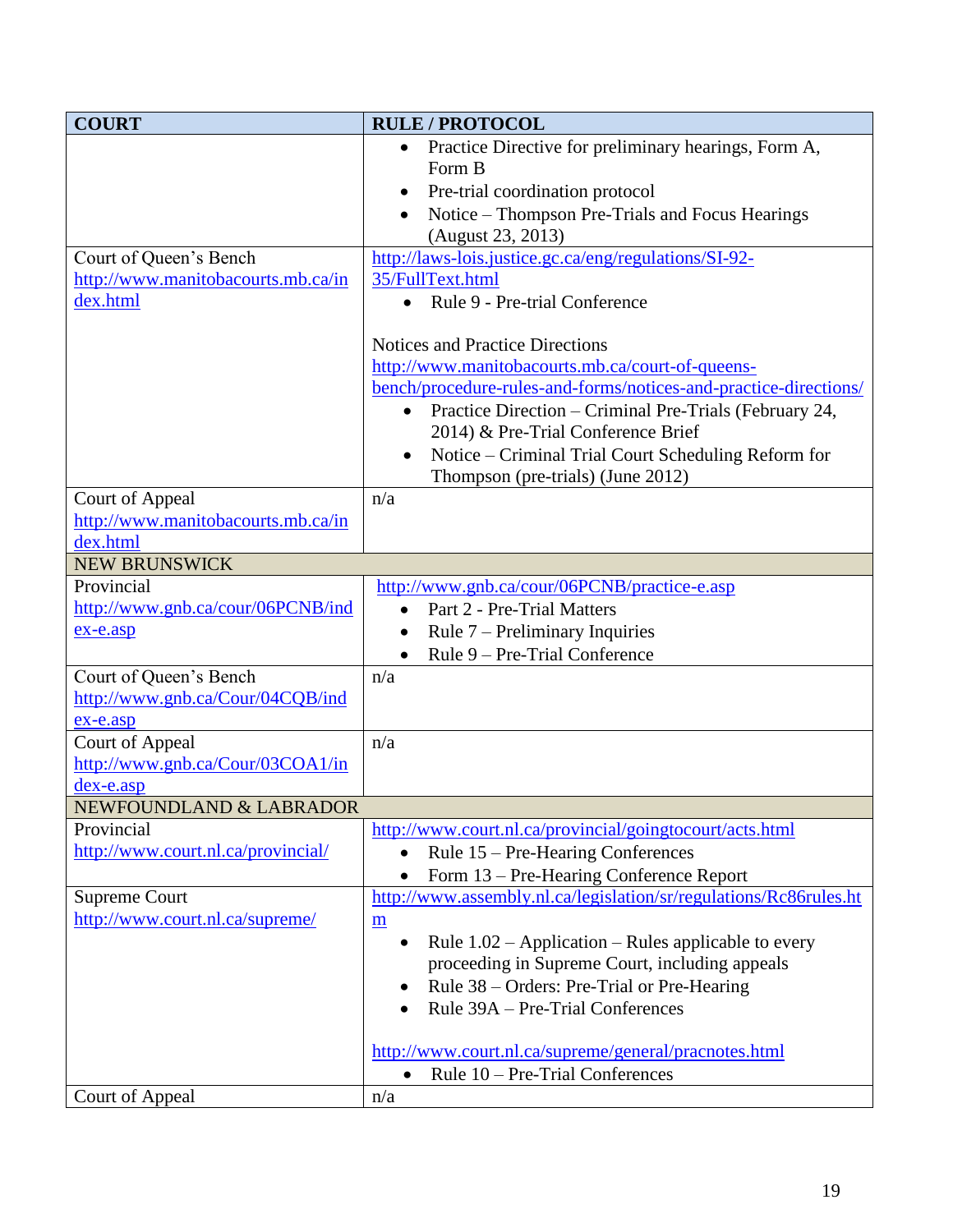| <b>COURT</b>                         | <b>RULE / PROTOCOL</b>                                          |
|--------------------------------------|-----------------------------------------------------------------|
| http://www.court.nl.ca/supreme/      |                                                                 |
| <b>NORTHWEST TERRITORIES</b>         |                                                                 |
| Provincial                           | n/a                                                             |
| http://www.nwtcourts.ca/Courts/tc.ht |                                                                 |
| m                                    |                                                                 |
| <b>Supreme Court</b>                 | http://www.justice.gov.nt.ca/pdf/REGS/CRIMINAL_CODE/Cri         |
| http://www.nwtcourts.ca/Courts/sc.ht | minal_Procedure_Rules_Supreme_Court_NWT.pdf                     |
| m                                    | Rule $70$ – Pre-hearing brief<br>$\bullet$                      |
|                                      | Rule 39 – Place of pre-trial applications<br>$\bullet$          |
|                                      | Rule 77-90 – Pre-trial conferences                              |
|                                      |                                                                 |
|                                      | Supreme Court Clerk's Practice Directive No. 8 – Transcripts of |
|                                      | Preliminary Inquiries (May 1997)                                |
|                                      | https://www.nwtcourts.ca/directives/cpd8.pdf                    |
| Court of Appeal                      | n/a                                                             |
| https://www.nwtcourts.ca/Courts/ca.  |                                                                 |
| htm                                  |                                                                 |
| <b>NOVA SCOTIA</b>                   |                                                                 |
| Provincial                           | http://www.courts.ns.ca/provincial/NSPC_criminal_rules_12.11.   |
| http://www.courts.ns.ca/Provincial   | htm                                                             |
| Court/NSPC_home.htm                  | Rule 4.3 – Focus Hearing<br>$\bullet$                           |
|                                      | Rule 2.4 – Time for Pre-trial Applications<br>$\bullet$         |
|                                      | Rule 4.2 – Judicial Pre-trial<br>$\bullet$                      |
|                                      |                                                                 |
|                                      | Provincial Court Practice Direction - Pre-Hearing Conferences   |
|                                      | and Focus Hearings                                              |
|                                      | http://www.courts.ns.ca/Provincial_Court/NSPC_I_rules_and_for   |
|                                      | ms/NSPC_PD_Pre-hearing_Conferences.pdf                          |
| <b>Supreme Court</b>                 | Supreme Court Pre-Trial Conference Report Form                  |
| http://www.courts.ns.ca/Supreme_Co   | http://www.courts.ns.ca/Supreme_Court/forms/nssc_pretrial_con   |
| urt/NSSC_home.htm                    | ference_report_form_int_09_10.pdf                               |
| Court of Appeal                      | n/a                                                             |
| http://www.courts.ns.ca/Appeal_Cou   |                                                                 |
| rt/NSCA_home.htm                     |                                                                 |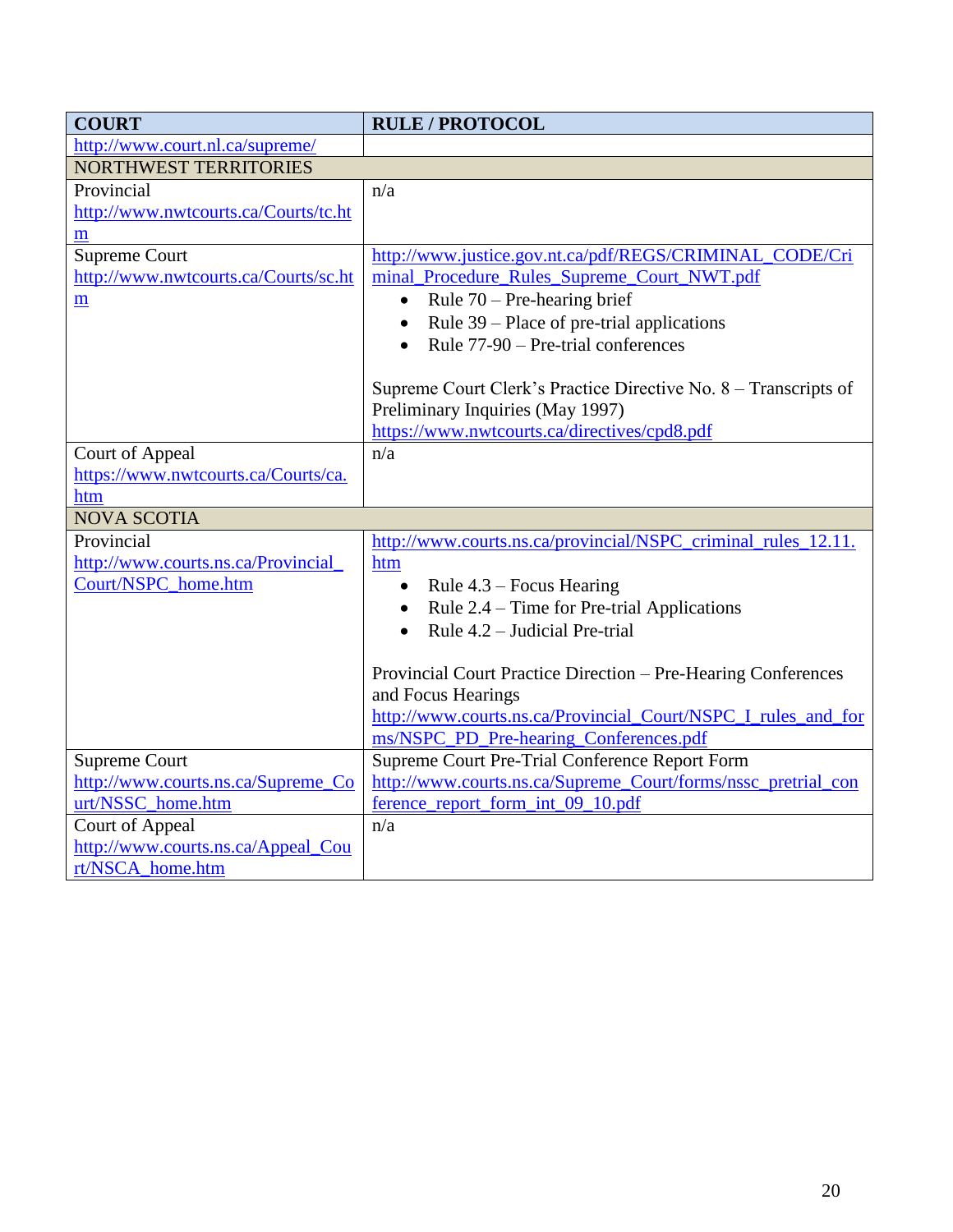| <b>COURT</b>                        | <b>RULE / PROTOCOL</b>                                           |
|-------------------------------------|------------------------------------------------------------------|
| <b>NUNAVUT</b>                      |                                                                  |
| <b>Territorial Court</b>            | http://www.nucj.ca/rules/SI98-                                   |
| http://www.nucj.ca/welcome.htm      | 78 Criminal Rules of NCJ fed.pdf                                 |
|                                     | Rule $70$ – Pre-hearing brief                                    |
|                                     | Rule 39 – Place of pre-trial applications                        |
|                                     | Rule 77-90 – Pre-trial conferences                               |
|                                     | ** See Northwest Territories                                     |
|                                     |                                                                  |
|                                     | Nunavut Court of Justice, Practice Directive #26 – Pre-Hearing   |
|                                     | (Focusing) Conference (Section 536.4 of the Criminal Code)       |
|                                     | (Dec 2009)                                                       |
|                                     | http://www.nucj.ca/Directives/PD26_PrehearingConference.pdf      |
|                                     | Form 26C – Agreement and Admissions made at a Pre-<br>$\bullet$  |
|                                     | Hearing Conference (subsection 536.4(2) of the Criminal          |
|                                     | Code)                                                            |
|                                     | Form 26B – Request for a Pre-Hearing Conference                  |
|                                     | (subsection 536.4(1) of the Criminal Code)                       |
|                                     | Form 26D – Agreement to Limit the Scope to the                   |
|                                     | Preliminary Inquiry (subsection 536.5 of the Criminal            |
|                                     | Code)                                                            |
|                                     | Form 26A – Statement Identifying Issues and Witnesses            |
|                                     | (subection 536.3 of the Criminal Code)                           |
|                                     | http://www.nucj.ca/rules.htm                                     |
|                                     |                                                                  |
|                                     | Nunavut Court of Justice, Practice Directive #41 – Criminal Case |
|                                     | Management Rules - Powers of the Case Management Judge           |
|                                     | (February 2012) (Pre-hearings and Pre-trials)                    |
|                                     | http://www.nucj.ca/Directives/PD41_CaseManagementRules_Cri       |
|                                     | minal.pdf                                                        |
| Court of Appeal                     | n/a                                                              |
| http://www.nucj.ca/welcome.htm      |                                                                  |
| <b>ONTARIO</b>                      |                                                                  |
| Provincial                          | http://www.ontariocourts.ca/ocj/criminal-rules/criminal-rules/   |
| http://www.ontariocourts.ca/ocj     | Rule 4.3 – Focus Hearing, Preliminary Inquiry<br>$\bullet$       |
|                                     | Rule $2.4$ – Time for pre-trial applications<br>$\bullet$        |
|                                     | Rule 4.2 – Judicial pre-trial conference                         |
| Superior Court of Justice           | http://lois.justice.gc.ca/eng/regulations/SI-2012-7/index.html   |
| http://www.ontariocourts.ca/scj/    | Rule 28 – Pre-Hearing Conferences<br>$\bullet$                   |
| Court of Appeal                     | n/a                                                              |
| http://www.ontariocourts.ca/coa/en/ |                                                                  |
| PRINCE EDWARD ISLAND                |                                                                  |
| Provincial                          | http://www.courts.pe.ca/index.php?number=1051073⟨=E              |
| http://www.courts.pe.ca/index.php?n |                                                                  |
| $umber=1051070\⟨=E$                 |                                                                  |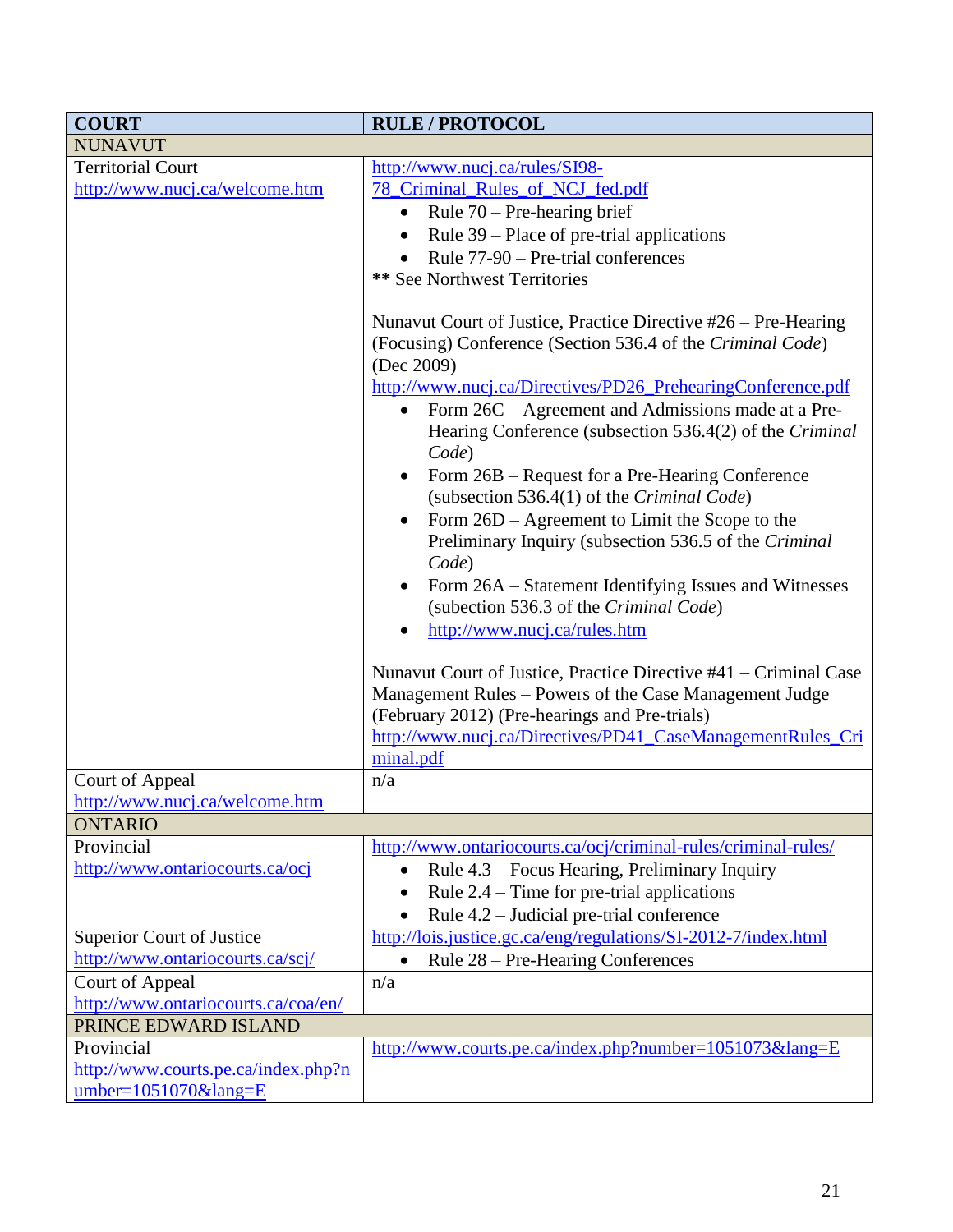| <b>COURT</b>                                                                       | <b>RULE/PROTOCOL</b>                                                                                                                                                                                                                                                                                                                                                                                                                                                                                                                              |
|------------------------------------------------------------------------------------|---------------------------------------------------------------------------------------------------------------------------------------------------------------------------------------------------------------------------------------------------------------------------------------------------------------------------------------------------------------------------------------------------------------------------------------------------------------------------------------------------------------------------------------------------|
| <b>Supreme Court</b>                                                               | Form B – Request for Hearing Pursuant to Section 536.4<br>of the Criminal Code<br>http://www.gov.pe.ca/courts/provincial/forms/form-b.pdf<br>Form $C -$ Agreement and Admissions at Hearing held<br>under Section 536.4 of the Criminal Code<br>http://www.gov.pe.ca/courts/provincial/forms/form-c.pdf<br>Form D – Mutual Agreement to Limit Scope of<br>Preliminary Inquiry - Section 536.58 of the Criminal<br>Code http://www.gov.pe.ca/courts/provincial/forms/form-<br>d.pdf<br>http://www.gov.pe.ca/courts/supreme/index.php3?number=10038 |
| http://www.court.pe.ca/supreme/                                                    | 16<br>Rule 80 - Criminal Rule Respecting Pre-Trial<br>$\bullet$<br>Conferences under Section 625.1(2) of the Criminal Code<br><b>Practice Notes:</b><br>http://www.court.pe.ca/supreme/index.php?number=1003814&la<br>$ng=E$<br>Practice Note 4 - Case Management - Pre-Trial Conference -<br><b>General Division</b><br>http://www.gov.pe.ca/courts/supreme/PracticeNote4.pdf                                                                                                                                                                    |
| Court of Appeal                                                                    | n/a                                                                                                                                                                                                                                                                                                                                                                                                                                                                                                                                               |
| http://www.courts.pe.ca/appeal/                                                    |                                                                                                                                                                                                                                                                                                                                                                                                                                                                                                                                                   |
| <b>QUEBEC</b>                                                                      |                                                                                                                                                                                                                                                                                                                                                                                                                                                                                                                                                   |
| Provincial<br>http://www.tribunaux.qc.ca/mjq_en/c<br>-quebec/index-cq.html         | http://www.tribunaux.qc.ca/mjq_en/c-quebec/contenu-<br>reglements.html<br>Chapter III – Provisions Applicable to the Criminal and<br>٠<br>Penal Division – Division XI – Pre-Hearing Conference                                                                                                                                                                                                                                                                                                                                                   |
| <b>Superior Court</b><br>http://www.tribunaux.qc.ca/c-<br>superieure/index-cs.html | http://laws-lois.justice.gc.ca/eng/regulations/SI-2002-<br>46/FullText.html<br>Rule 39-44 – Pre-Hearing Conference<br>Schedule – Superior Court – Criminal Division Minutes<br>of Pre-Hearing Conference                                                                                                                                                                                                                                                                                                                                          |
| Court of Appeal<br>http://courdappelduquebec.ca/en/                                | n/a                                                                                                                                                                                                                                                                                                                                                                                                                                                                                                                                               |
| <b>SASKATCHEWAN</b>                                                                |                                                                                                                                                                                                                                                                                                                                                                                                                                                                                                                                                   |
| Provincial<br>http://www.sasklawcourts.ca                                          | http://www.sasklawcourts.ca/index.php/home/provincial-<br>court/practice-directives-and-endorsements<br>Practice Directive I – Preliminary Inquiry<br>http://www.sasklawcourts.ca/images/documents/Provincia<br>1_Court/PC_PD_1_Prelim_Inq.pdf<br>Form P1-1 – Statement Identifying Issues and Witnesses<br>(Section 536.3 of the Criminal Code)                                                                                                                                                                                                  |